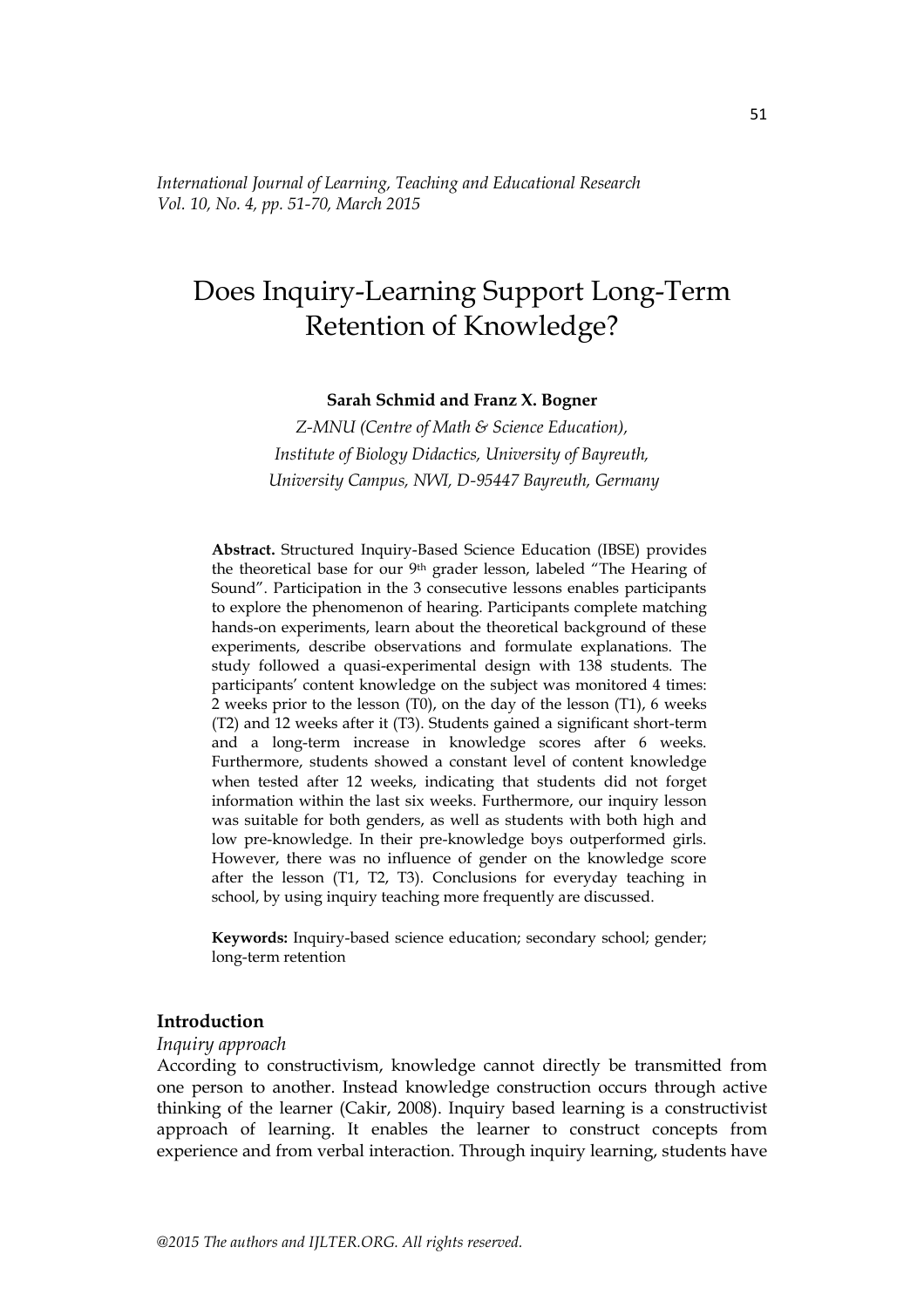the opportunity of getting first-hand experience in doing science and, to develop inquiry skills (Tamir, 1985).

Inquiry can be defined as "the intentional process of diagnosing problems, critiquing experiments, and distinguishing alternatives, planning investigations, researching for information, constructing models, debating with peers and forming arguments", (Linn, Davis, Bell, 2004, p.XVi). Therefore, inquiry-based teaching is increasingly favored as an improvement tool in science education (Osborne & Dillon, 2008; Rocard et al., 2007). For example, the German national science education standards propose four main competence domains: subjectspecific content knowledge, communication, judgment, and methodological knowledge (KMK, 2005a, 2005b). Within "methodological knowledge", many inquiry-learning related activities are listed and their importance for teaching Biology and Physics is underlined. Although the benefits of using inquiry-based science education (IBSE) are controversial (see Furtak et al., 2009), the proposed benefits have often been confirmed (Wilson et al, 2010; Lynch et al., 2005; Minner and Levy, 2009). Concerning reduction of the increase of knowledge and the gender gap, Geier, Blumenfeld, Marx, Krajcik, Fishman, Soloway, and Chambers (2008) and Secker and Lissitz (1999) found results promoting inquiry based science. However, especially studies regarding long-term retention are rare, which is why the present study was undertaken.

Inquiry-based teaching can be further subdivided into levels of student's autonomy. Blanchard et al. (2010) provide a clear table of the inquiry levels, based on Abrams, Southerland and Evans (2007) and adapted from Schwab (1962) and Colburn (2000), which describes four levels of inquiry: Level-0/verification, level-1/structured, level-2/guided and level-3/open. The higher the level, the more student autonomy is linked to a block of investigation. For example, in level-0 the teacher decides the question, the method for data collection and also interprets the results. In level-1, interpretation is already up to the students. In level-2, interpretation as well as finding a method for investigation is up to the student. In level-3, the formulation of a question to investigate is also the students' responsibility. Abrams et al. (2007) stated that for level-3 students need prior experience with inquiry-learning to learn appropriately. In our quasi-experimental study, for comparison reasons, all students needed to work on the same content. Therefore, the inquiry lessons were constructed as "level-1" or "structured" inquiry, where the students focus on understanding the link between experiment and theory, and as well on the interpretation of the results they obtain (Staver and Bay, 1987). Similar to Quintana et al. (2004), we see scaffolding as a key element of cognitive achievement. The teacher coaches, structures tasks in a meaningful way and gives hints, without explicitly giving the solutions to the students. Furthermore, we agree with Mayer (2004), who stresses that a certain way of guidance is always useful in learning instructions. In his review of studies between 1950 and 1980, he found evidence in favor of guided approaches to learning, like guided discovery, whereas unguided, problem-based instructions such as pure discovery learning did not work well. Mayer (2004) defines guided discovery methods [like structured or guided inquiry] as receiving problems to solve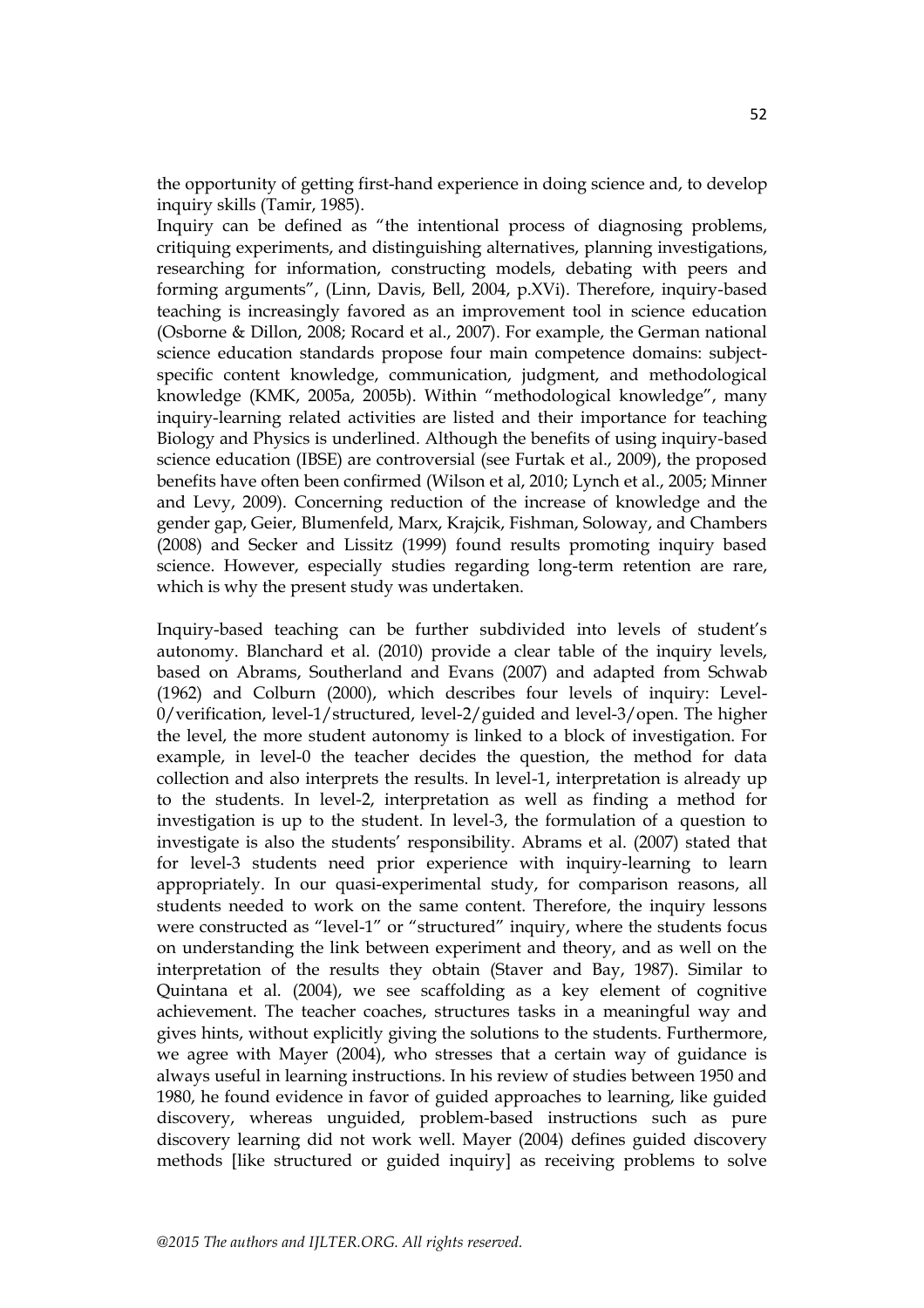where a teacher provides "hints, direction, coaching, feedback and/or modeling to keep the student on track‖. The main activity of a teacher's work takes place before the actual lesson. It is his/her responsibility to develop and provide high qualitative learning material. That is, a teacher's role is reduced to the promotion of inquiry-learning by asking open-ended questions like "Tell me what you think about this."; giving students time to think of an answer; responding to questions by repeating and paraphrasing what students said without praising or criticizing; avoiding telling students what to do; and maintaining a disciplined classroom (Colburn, 2000).

#### *Inquiry-learning material*

―Clearly, the contemporary view of how students learn implies content that is deeper than facts and information, a curriculum that is richer than reading, [...], and teaching that is more than telling": In line with this view of Bybee (2002; p.29), inquiry material should contain the content knowledge that a teacher wants to impart, but leaves space to explore the content. This can be done with the help of questions raised during engagement with the material. A student needs to find a satisfactory answer to such questions, by using his or her motivation und curiosity. This is in line with the claim of Novak (1988) that "most students are not aware that learning is a responsibility they must accept. Teachers have a responsibility to select meaningful material and seek to share his meaning with students, but only the student can choose to learn. They can choose to learn by rote or to learn meaningfully". The questions raised in the material should have a connection with the everyday life of students and, therefore, connect school contents with relevant scientific problems that might occur throughout a student's life. Consequently Bransford, Brown and Cocking (2000; p. 139) had stated: "Ideas are best introduced when students see a need or a reason for their use - this helps them see relevant uses of knowledge to make sense of what they are learning".

In the strategy of inquiry-based science learning, students are the main actors during a lesson. Hands-on working is an important part of inquiry-learning that helps to facilitate the understanding of theoretical knowledge and ideas. However, we agree with Mayer (2004) who stated that "activity may help promote meaningful learning, but […] the kind of activity that really promotes meaningful learning is cognitive activity (e.g., selecting, organizing, and integrating knowledge). Instead of depending solely on learning by doing […], the most genuine approach to constructivist learning is learning by thinking". This is what is meant by the difference of a "cookbook"-level-0-instruction and higher level inquiry. Furtak et al, (2009) stated that the "procedural facet of inquiry-based science" does not involve students proceeding mindlessly through scripted laboratory procedures. Lord and Orkwiszewski (2006) agreed that "While active learning suggests students are physically participating in the lesson, inquiry-learning requires that they are also mentally participating in it".

The structured inquiry lesson we invented for this study was designed to turn the responsibility for learning to the students, by centrally involving them in the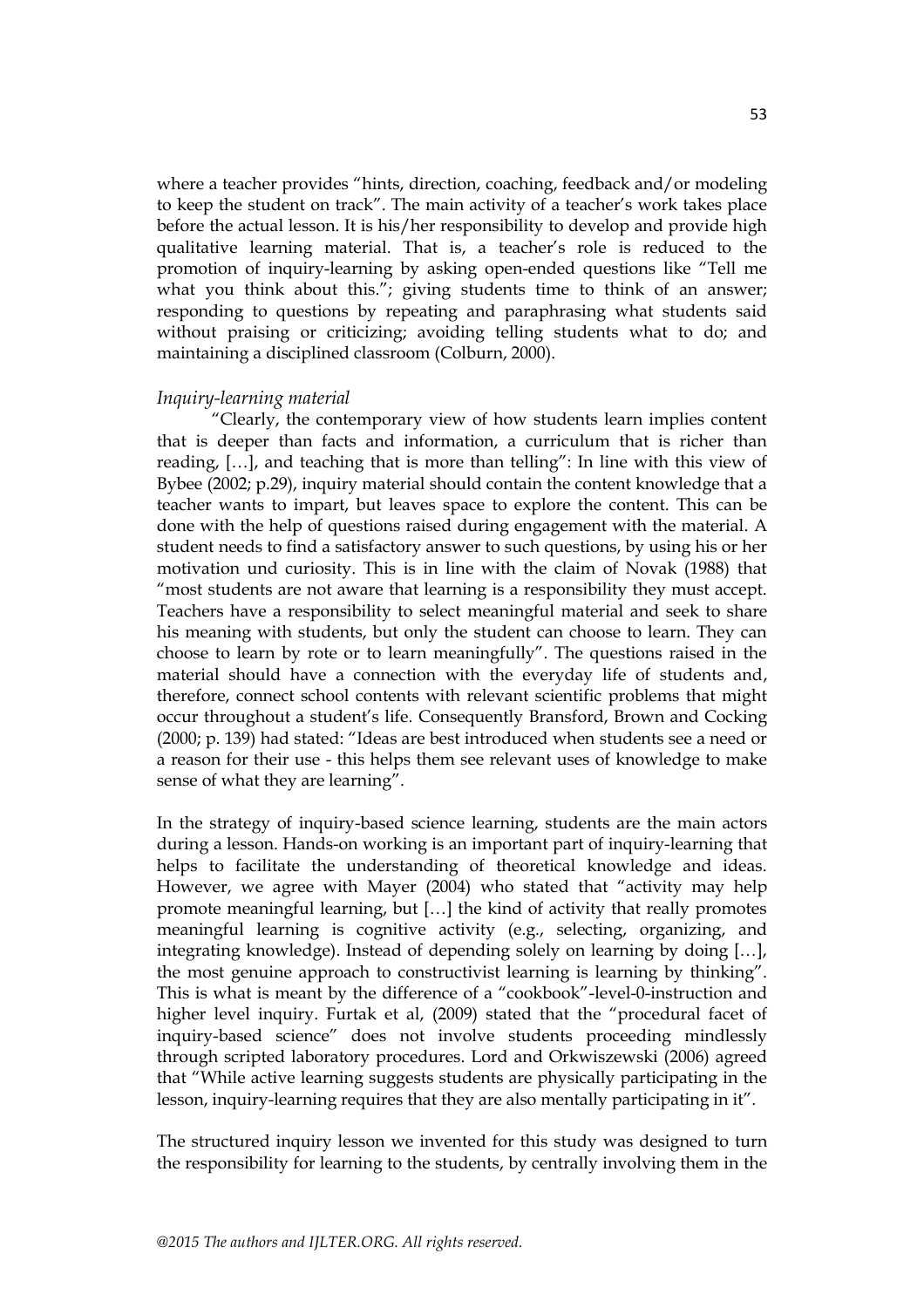thinking process about what the given experiments where for and in linking their observations to the theory provided. The lesson topic was the human ear and acoustics. Students were expected to learn how sound is created, how it is transferred to our ears as well as about the ear's anatomy, including the organization and function of the ossicles and the organ of Corti. As they also learned about the characteristic of sound waves, they were expected to use this newly acquired knowledge when learning about the function of the organ of Corti and the basilar membrane, as well as incorporating this knowledge to derive causes why noise is dangerous for our ears or the natural limitation of human hearing to a certain range of frequencies. In summary, the main learning goal of our inquiry-based lesson was the learning of science – defined as "acquiring and developing conceptual and theoretical knowledge" (Hodson, 2014, p.2537).

Within the three hours, four-person-groups worked on their own, using a provided working booklet. From time to time the teacher was questioning a student group, without involving the attention of the other groups, why they decided to write down a certain answer and let them explain their opinion. It was not sufficient to know what the result of an experiment was, but the material yielded on students understanding why this was the correct answer. Therefore, the teacher only turned to another group, if the students could explain why their answer was correct from their viewpoint. In case a student of the group did not know why the answer the group had decided for, was correct, he let another group member explain it to him. In case the group as a hole was not yet sure of why they decided for their answer, the teacher encouraged them to reread the text and/or observe the experiment again and would come back to them in a couple of minutes, meanwhile questioning another group. Summed up, students needed to read information texts to their group mates fetch and put together experimental set-ups, conduct experiments and answer questions regarding their observations and interpretations of them in regard to the theory provided. It was the students' responsibility to read the texts, fetch the setup, built it up and conduct the experiment in order to be able to answer the provided questions. When students e.g. asked "What do I need to fetch for this experiment?", the teacher would advise them to read the work booklet again. If questions like "Is this the correct answer?" would occur, the teacher would let them explain why they think it may or may not, and therefore let them reconsider their own answer. The students had the opportunity to test the experiments as many times as they liked and also to adapt them to their needs, if they were curious about it expanding the given questions. The teacher only asked groups to stay focused, when their exploration would shift to mere play without longer concentrating on the questions to answer or when they were behind the other groups – although both rather rarely took place. Provided material consisted of simple devices like springs, cards, rulers or paperclips etc. but also musical instruments, laptops and freeware software to display graphs of sound waves produced by the students. The phenomena in the texts were carefully selected to connect to students' everyday experiences: like, when questioning how sound is created to think about a rattling window when a truck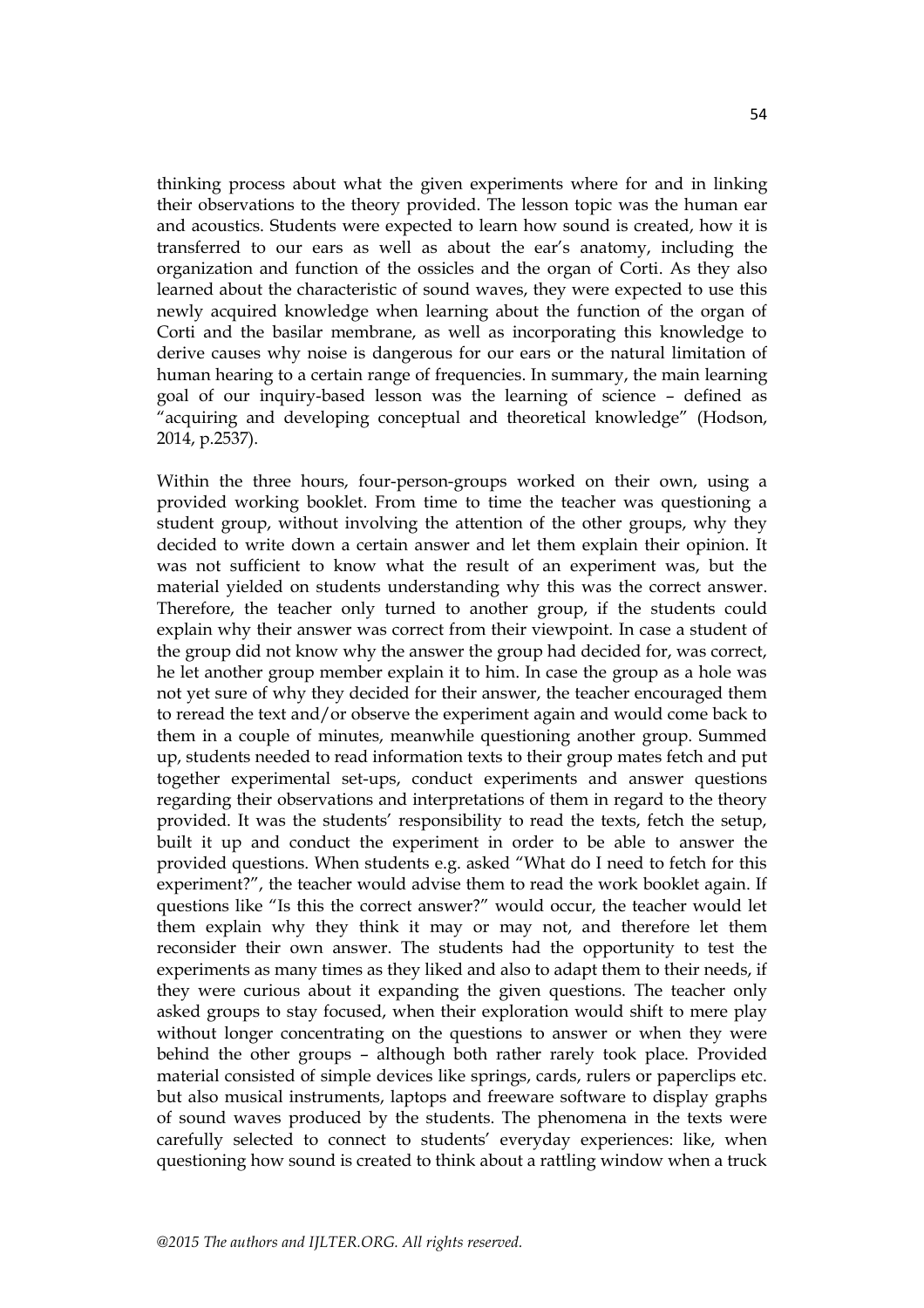passes by to focus their attention to vibration. Or when introducing sound intensity and how to protect your inner ear by enlarging the distance to the sound source, with questioning what opportunities they had in a discotheque, when they stand near the speakers. Or when questioning, why the eardrum is larger than the oval window, leading to recognition of a force concentration, giving examples of e.g., why pins are designed the way they are and let them explain observations made with a matching experiment in regard to force concentration and pressure increase.

Our study objectives were three-fold: (i) Classes that learned lesson contents via our structured inquiry unit were analyzed for their capability to comprehend and remember the lesson content, i.e. their content knowledge was repeatedly monitored. Although inquiry is postulated to support many soft skills, in our study we focused merely on cognitive achievement (since it is the main component on which students are assessed for during their school life): If IBSE did not lead to a satisfying learning outcome concerning content knowledge, its soft skill component would be insufficient justification for its use as a daily teaching strategy. Therefore, the first hypothesis was that participating in the provided structured inquiry unit would lead to a significant knowledge increase. (ii) Second, we hypothesized that learning science contents through structured inquiry would lead to a deeper understanding of the content and hence to secure long-term retention. (iii) Third, we hypothesized that our structured inquiry lesson may lead to significant learning in both genders.

## **Methods**

Our study followed a quasi-experimental design (Mertens, 2010) in which 138 9 graders (Gymnasium), from ten classes and 4 schools participated. The sample size contained 47.83% females. The mean age of the participants was 15.1 years  $(SD=+/0.55)$ . To all students the taught topic was new. Before grade 9, human senses (NT 5.2.2) only are taught in an overview-like manner with some introduction to air and sonic (NT 5.1.2) in grade 5. A control sample of 64 students from 3 classes was monitored, with 42.19% females and mean age 14.80 years (SD=+/-0.52). This control sample did not take part in the inquiry classes and received no instruction on the topic during data acquisition. A repeated measurement ANOVA was applied. The control group did not learn through repeated completion of the knowledge questionnaire: there was no significant impact on the knowledge score at the four measurement times,  $p=n.s., F(3,$ 192)=1.09, partial eta-squared=0.017.

The applied knowledge scale was embedded into a larger questionnaire which was completed within approximately 40 minutes. All questionnaires were completed within a 14 week schedule. Total data acquisition was completed within one year.

The intervention "The Hearing of Sound" consisted of three consecutive school lessons of 45 minutes each, forming an interdisciplinary inquiry unit about how humans hear and what sound is. The content knowledge covered, therefore,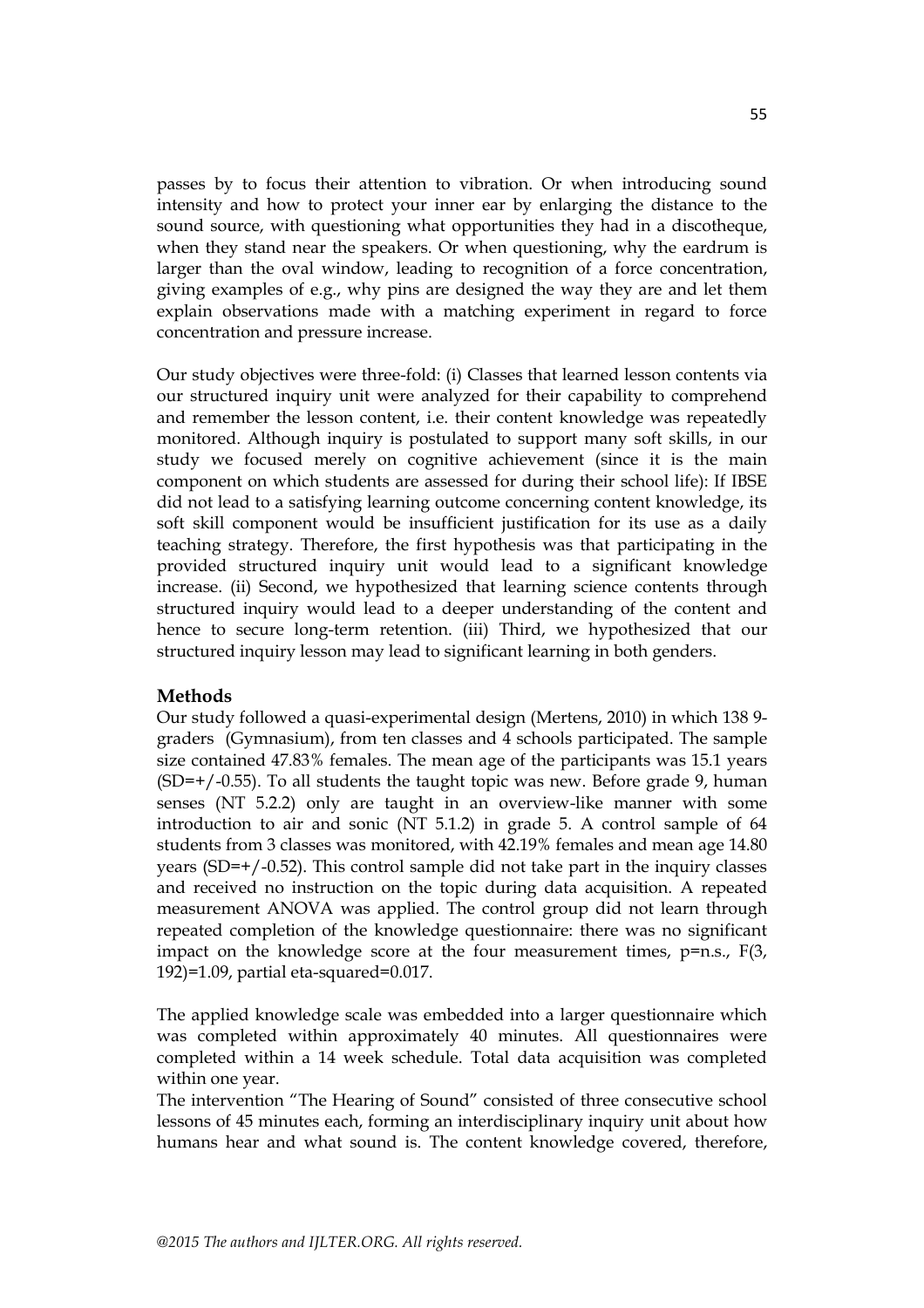combined issues from Biology and Physics. A commented excerpt of the working booklet is attached in the appendix.

The four topics of the lessons were:

- 1. "What is sound?": a) Sound creation & Movement, b) Frequency & Amplitude
- 2. "How do we hear?": a) The outer ear, b) The middle ear
- 3. "How do we distinguish frequencies?": a) Resonance and Eigen Frequency, b) The inner ear
- 4. "The limits of hearing": a) Natural limits of hearing, b) The risks of noise

The topics within the "working booklet" were arranged roughly according to the following scheme:

- 1. Title focusing the students on the sub-topic
- 2. Introductory text about a phenomenon students may have encountered in their life
- 3. Raising the question about how that phenomenon could be explained
- 4. Giving an example that helps students to understand the phenomenon
- 5. Asking questions to be investigated with an experiment or model (setup provided)
- 6. Students investigate these questions with the experiment or model
- 7. Students are asked to combine their results with the knowledge gained through the experiment or model, link it to the science behind it, answer questions, as well as fill in clozes to verify their knowledge.

Each group member was given a special task that was rotated between the four group members to ensure every student was engaged and to prevent "the couch potato phenomenon", described by Lord (1999). These roles were: a) reading the text aloud, b) fetching the right experimental material from the box, c) conducting the experiment d) writing down the group's conclusions. The student groups worked without tight time constraints.

The teacher had the role of a guide. The teams worked on their own and were asked to contact the teacher just when something could not be solved within the group. The inquiry lesson was the only source of information on the topic. Students were not aware of the repeated testing cycle. Beside the participation in the three hour course, no additional learning phase took place. Therefore, the acquired knowledge is dedicated to the learning during participation in the structured inquiry course. All lessons were conducted by the first author to minimize teaching style dependent effects, and to verify that the teaching material was not changed due to personal preferences of teachers, and was therefore used in the same way in each class.

Questionnaires for evaluating students' content-knowledge were applied about two weeks prior to the school lesson (T0), directly after the school lesson (T1), as well as six (T2) and twelve weeks (T3) after it. We also opted for a further longterm measurement after a period of twelve weeks, since many studies report a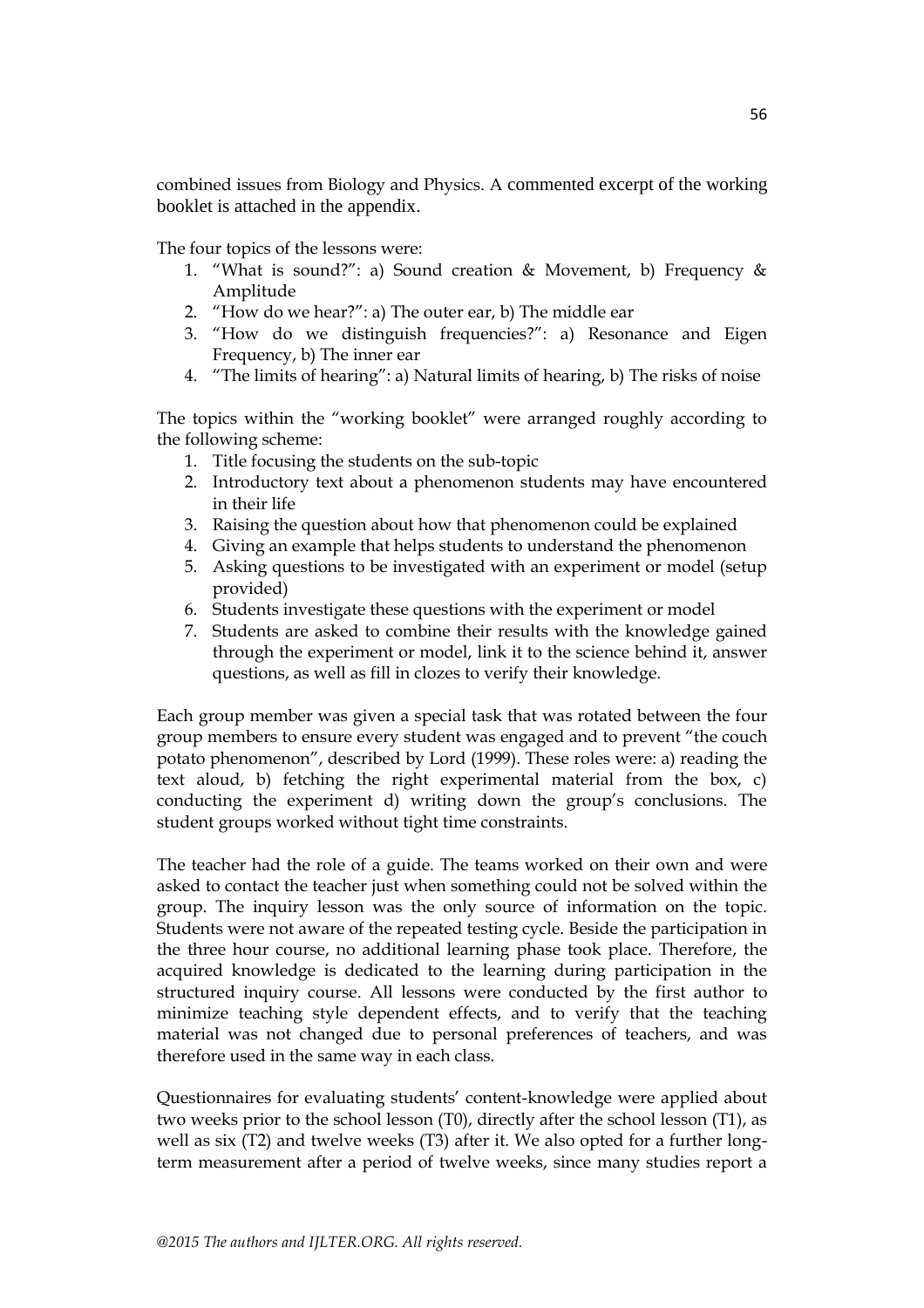decline of content-knowledge in their retention-test (e.g., after six weeks), but the development after this time gap is rarely researched (Bogner, 1998; Dean and Kuhn, 2006).

*Figure 1:* **Testing schedule. Back area= lesson. T0= two weeks prior; T1= directly after; T2= six weeks after; T3= twelve weeks after the lesson.**

The ad-hoc content knowledge questionnaire consisted of 20 multiple choice items with four possible answers each, only one of which was correct. The itemdifficulty-index (Zöfel, 2002) was calculated for each item; subsequently 3 questions were excluded as they were correctly answered by over 80% of persons in the pre-test and thus were not meaningful for analyzing knowledge gain (Zöfel, 2002).

As repeated application of an identical test might influence achievement scores due to repetition (Keeves, 1998), students were never aware of any testing schedule or of any repeated testing situation. Additionally, the order of the questions and the position of the right answer were randomly distributed for each time point. All questionnaires were handed out as paper and pencil tests to be completed under controlled conditions. The maximum possible score of the knowledge test was 17. In classical test theory the mean-item-difficulty is the percentage of participants that answered the item correct. Over all testing time points it was 50.3% (T0=30.2%, T1=67.0%, T2=52.9% T3=51.1%). Classical test theory was applied for Cronbach's Alpha. The multiple choice test had a mean reliability index of .67 (Cronbach's Alpha; T0=.632, T1=.709, T2=.647, T3=.679). All items aim for measuring content knowledge and had a positive discrimination index.

| п | What is the frequency of a particle that vibrates 1000 times in 2 seconds?<br><b>1000 hertz</b>          |
|---|----------------------------------------------------------------------------------------------------------|
| п | 2000 hertz                                                                                               |
| п | 500 hertz                                                                                                |
| П | 250 hertz                                                                                                |
| п | Which characteristic of a sound determines how much the basilar membrane will be moved?<br>The frequency |
| п | The rhythm                                                                                               |
| П | The amplitude                                                                                            |
| о | The speed                                                                                                |
|   | When a sound wave travels through the room                                                               |
| п | it causes a wind to blow that carries the sound particles                                                |
| п | the wave carries "sound particles" from the sound source to the ear                                      |
| о | it causes a repetition of refraction and condensations in the air                                        |
| 0 | the wave changes the frequency                                                                           |
|   | 'Ultrasound' is a sound that is entitled than humans are able to hear.                                   |
| п | Louder                                                                                                   |
|   | Higher                                                                                                   |
| п | Faster                                                                                                   |
| 0 | Slower                                                                                                   |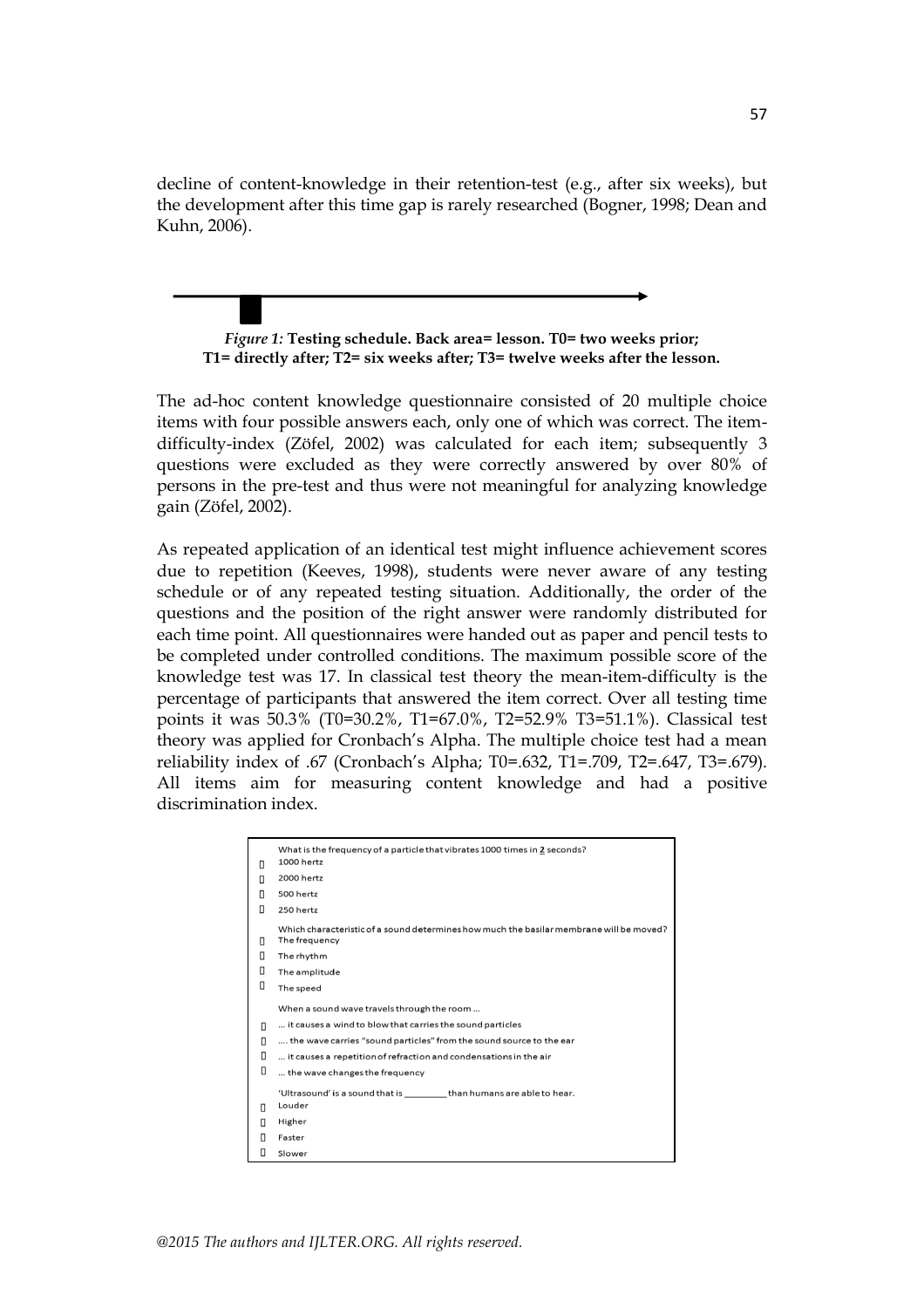*Figure 2:* **Example questions from the multiple choice knowledge questionnaire.** For statistical analyses SPSS (version 20) was used. Missing data was excluded list-wise. Raw-data was transformed to gain homogeny of variance needed for parametric tests (knowledge scores: log(10)+1; knowledge gain: log(10)+13). All statistical tests concerning knowledge scores or gain take these transformed data as source. However, for a more meaningful interpretation graphs are based on the untransformed data. Data was analyzed by t-test, repeated measurement ANOVA (mixed design) and one-way independent ANOVA.



**Results**

*Figure 3:* **Bar chart of the mean number of right answered knowledge questions grouped for each time point of measurement. T0 =2 weeks prior, T1=directly after, T2=6 weeks after, T3=12 weeks after the inquiry lesson. Max=17 right answered questions. Error bars = 95% CI.**

Repeated measurement ANOVA was applied to test if the consecutive time points of measurement differ significantly. Knowledge scores differed significantly over the time points:  $p<0.0001$ ,  $F(2.1, 286.22) = 173.52$ , partial etasquared =0.561.Students learned significantly through the inquiry lesson. The knowledge score of T0, two weeks before the lesson, was significantly lower than the knowledge score of T1, directly after the lesson, *p*<0.0001, F(1,136)=351.24, with a large effect size partial eta-squared=0.721. Afterwards, some content knowledge was lost again, comparing T1, directly after the lesson and T2, six weeks after the lesson, *p*<0.0001, F(1,136)=105.36, eta-squared=0.437. However, a further six weeks later (T2 -T3), the students lost no more knowledge, meaning that they are capable of recalling as much after twelve weeks as they could recall after six weeks,  $p=n.s., F(1,136)=0.05$ , partial etasquared=0.0001.

A second repeated measurement ANOVA was used to test, if the knowledge scores for short and long-term learning were significant. The inquiry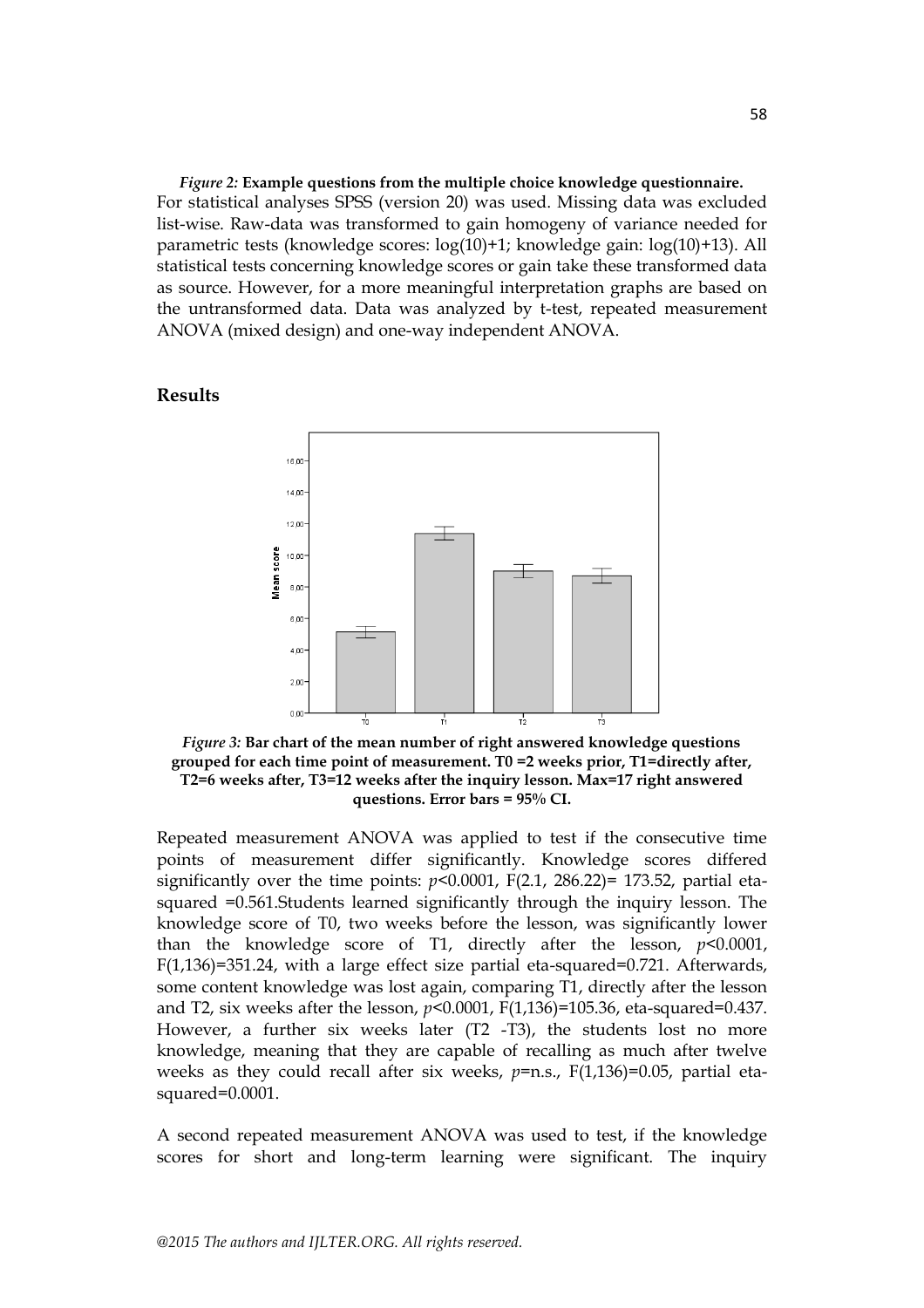intervention lead to a significant short term increase in knowledge scores directly after the lesson (T0-T1)  $p<0.0001$ ,  $F(1, 137)=322.41$ , with a large effect size of partial eta-squared=0.702,as well as to a long-term increases in knowledge scores after six weeks (T0-T2)  $p<0.0001$ , F(1, 137)= 148.12, with a large effect size of partial eta-squared=0.521, and after 12 weeks (T0-T3) p<0.0001, F(1, 137)= 135.50, with a large effect size of partial eta-squared=0.497.





Figure 4a shows the knowledge level throughout the different time points of data acquisition for boys and girls. To test a potential gender discrepancy regarding pre-knowledge score (T0), a t-test was applied. As the genders differ in their pre-knowledge, with boys outcompeting girls (meanT0 $\zeta$ = 0.8115, SE=0.20; mean T0?=0.65, SE=0.23, p<0.0001, r=0.35), a repeated measurement ANOVA with mixed design was applied for further analyses. The interaction of gender and the time-points of measurement of knowledge scores was significant,  $p=0.002$ ,  $F(2.11, 286.22)=6.39$ , partial eta-squared=0.045. This means that the overall knowledge scores are different for boys and girls.

In detail, gender produced a highly significant effect when comparing two weeks before the lesson (T0), and directly after the lesson (T1),  $p<0.0001$ ,  $F(1,136)=11.22$ , partial eta-squared= 0.076. This is due to boys starting with a higher pre-knowledge than females (see t-test above).However, gender did not influence further learning. There was no influence of gender on the knowledge score directly after the lesson (T1) to six weeks after the lesson (T2),  $p=n.s., F(1,$ 136)=1.44, partial eta-squared= 0.010. Nor was there a significant gender effect in knowledge level six weeks (T2) and twelve weeks (T3) after the lesson, *p*=n.s., F(1,136)=0.21, partial eta-squared= 0.002. This means that boys and girls reached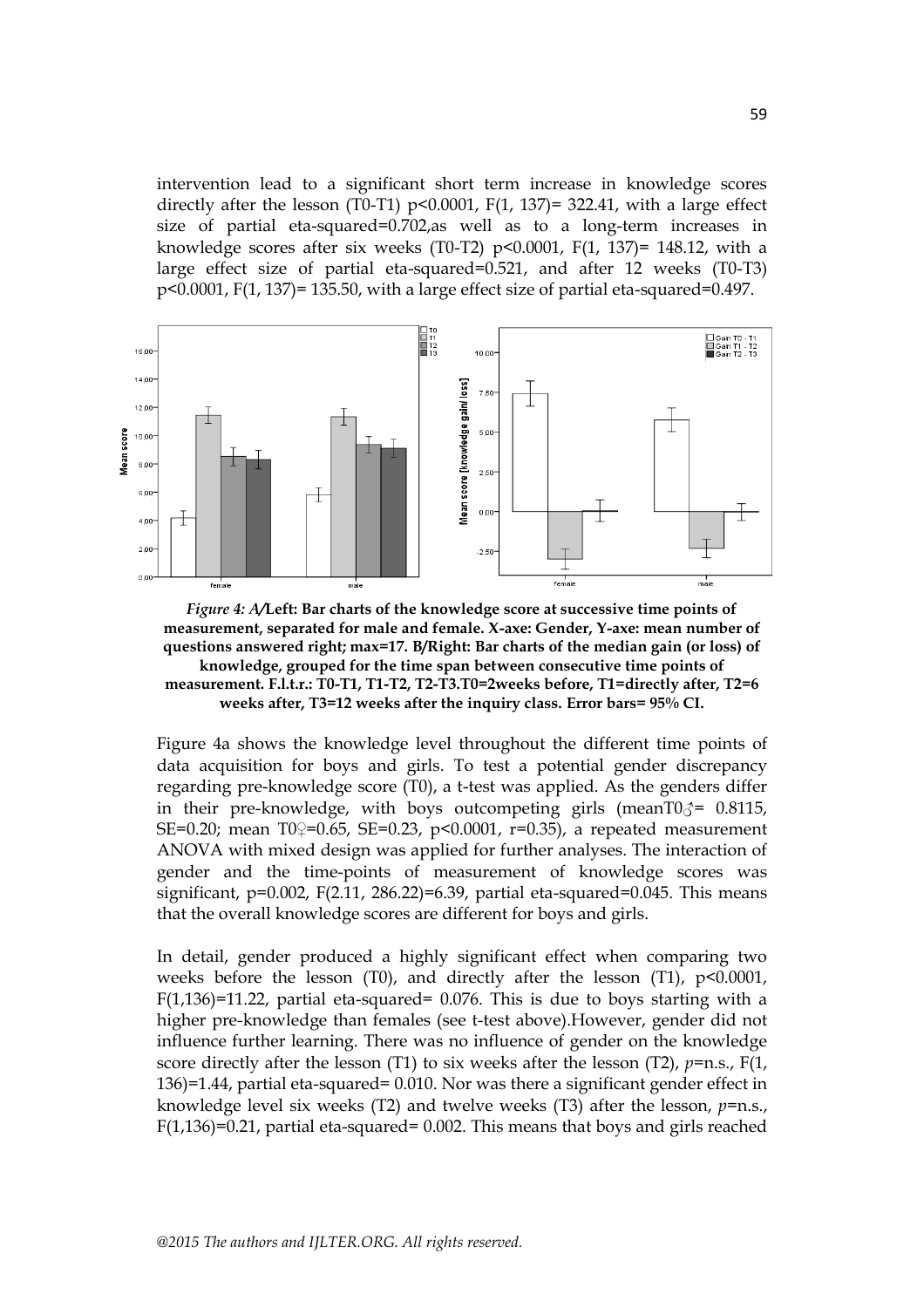the same knowledge level, despite different pre-knowledge, as well as that the levels of recall of content knowledge were the same for both genders.

Figure 4b shows the knowledge gain of boys and girls. For analysis a one-way independent ANOVA way applied. The knowledge gain from T0 to T1 was greater for girls than for boys. This difference in knowledge gain was significant  $F(1,136)=4.0$ ,  $p=0.048$ ,  $r=0.17$ . The higher direct benefit from the inquiry lesson for girls was due to the females starting with a significantly lower preknowledge in T0 (see above/ figure4a). The knowledge loss from T1 to T2, as well as from T2 to T3 were not significantly different for boys and girls,  $F_{T1}$ -T2(1,136)=0.147, *p*=n.s, *r*=0.03, FT2-T3(1,136)=0.003. *p*=n.s., *r*=0.001.

#### **Discussion**

## *Inquiry lesson leads to substantial learning*

First of all, our data (figure 3) follow typical learning pattern with a short-term peak and long-term decrease (e.g., Heyne and Bogner, 2012; Geier and Bogner, 2010): students learn and partially forget content-knowledge, but the level never drops below the before lesson level. So students learned substantially through a structured inquiry lesson. As no additional learning phase on the course content took place, the knowledge reflected in the test-scores must have been learned through the active participation in the course. This finding is in line with Von Secker and Lissitz (1999), who described teacher-centered instruction as negatively associated with general science achievement, while mean science achievement is expected to increase by about 0.4 SD for every SD increase in the amount of emphasis placed on laboratory inquiry. Marx et al. (2004) also showed that in a year-long study in an urban school area, where students were historically low achievers in science, students were able to significantly improve scores via inquiry as demonstrated by post-tests after the school year. Lederman, Antink and Bartos (2014) also described inquiry-based learning as very helpful for learning science contents as well as hands-on work as effectively supporting conceptual understanding. Bases on data of the PISA-study 2006, increases in science achievement are especially provoked by structured inquiry; i.e. the same level our inquiry-based unit was based on, where students conduct hands-on activities and draw conclusions upon them. Interestingly, higher, more open levels of inquiry resulted in much lower science achievement (Jiang and McComas, 2015).

#### *Inquiry lesson leads to formation of long-term retention*

Even after twelve weeks, students could recall as much as they did six weeks after a lesson, indicating a constant level for six weeks. This result strongly suggests that learning through inquiry-lessons substantially contributes to the formation of long-term retention.

There are very few studies about long-term effects of inquiry lessons. Anderson (1997) stated that neurocognitive theory supports learner-centered science instructions: "Active involvement by the learner maximizes activation of schemata, […] especially when the tasks are perceived as being facilitatory for problem-solving […]. Multimodal learning promotes more stable schema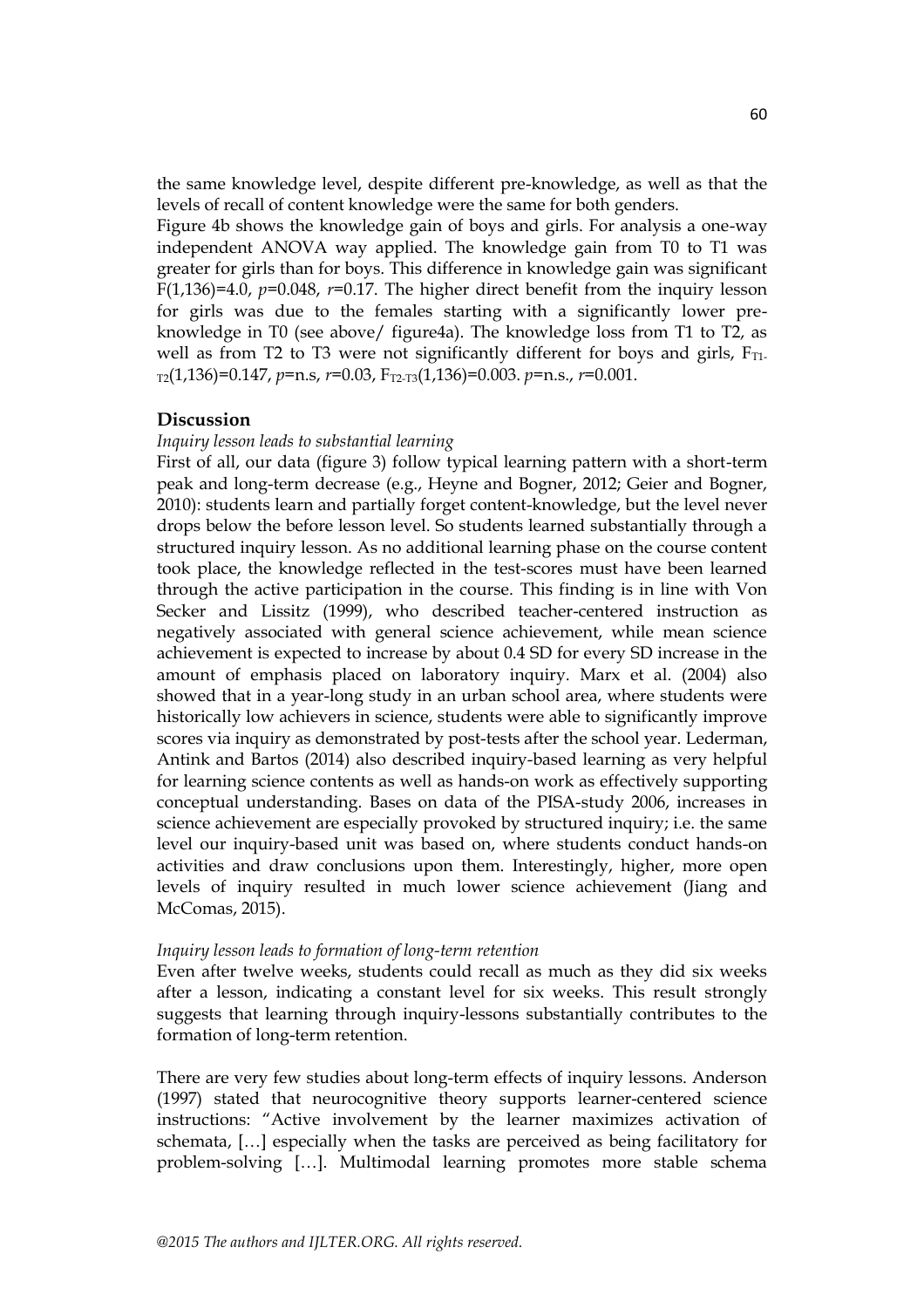formation by simultaneously activating different cortical modules and enhances linkages among the [neural] networks. This stabilizes the information and makes it more accessible for reconstruction later [...]". This would explain why students retained information from week 6 to week 12 after the inquiry intervention. The level of knowledge formed within the first six weeks after a lesson would remain long-term. Nuthall (1995) observed how students use their knowledge and experience to respond to achievement tests by using multiplechoice questionnaire before an intervention and directly after. Selected interviews two weeks after the intervention yielded reasons why specific answers had been given and where students obtained their information from (e.g., school or family and media). A further 12 months later, participants completed the questionnaire again, and thought "aloud" about how and where their information originated from. In total, recalling relevant item answers was closely associated with the recollection of the episodic and/or semantic content of the original learning experience. Since the original learning experience was so important for recall, this suggests why our structured inquiry lesson apparently helped students not to forget information between week 6 and 12. As they took responsibility for working through the learning material and conducting experiments with their group, students were actively involved at every stage of knowledge building about a subtopic of the lesson. For instance, they read about the phenomenon, tested models, were asked how the model relates to the real phenomenon, were asked to decide if the fillings of a cloze were right or wrong, were urged to discuss problems and results with their peers and write their answers and conclusions down. This probably provided a broad base from which to retrieve a correct answer to the content-knowledge test. As Nuthall (1995) concluded, "students who have learned more in classrooms may perform better on achievement tests, not because they have learned more answers, but because they have more alternative parallel ways of solving the problems posed by the test items".

Matching results also come from Blank (2000), who described students as recalling significantly more content-knowledge, two and six months after the end of an inquiry intervention, when they had been asked to make explicit their prior knowledge and to discuss the status of their conceptions and ideas throughout the course (meta-cognitive group), compared to students who completed the same inquiry lessons, but were not asked to record their thoughts. The actual learning gains of both groups were similar, directly before and after the treatments. However, long-term retention two and six months later differed: Students of the metacognitive learning cycle could recall significantly more. The students in our inquiry lesson were required to think actively to make sense of the written information, the experiments and their observations, while discussing the content with their peers. We conclude that active participation by hand and brain made the experiences during the lesson very "vivid" in the memory of the students, so that the learned content could be retrieved relatively easily, even 12 weeks after the intervention.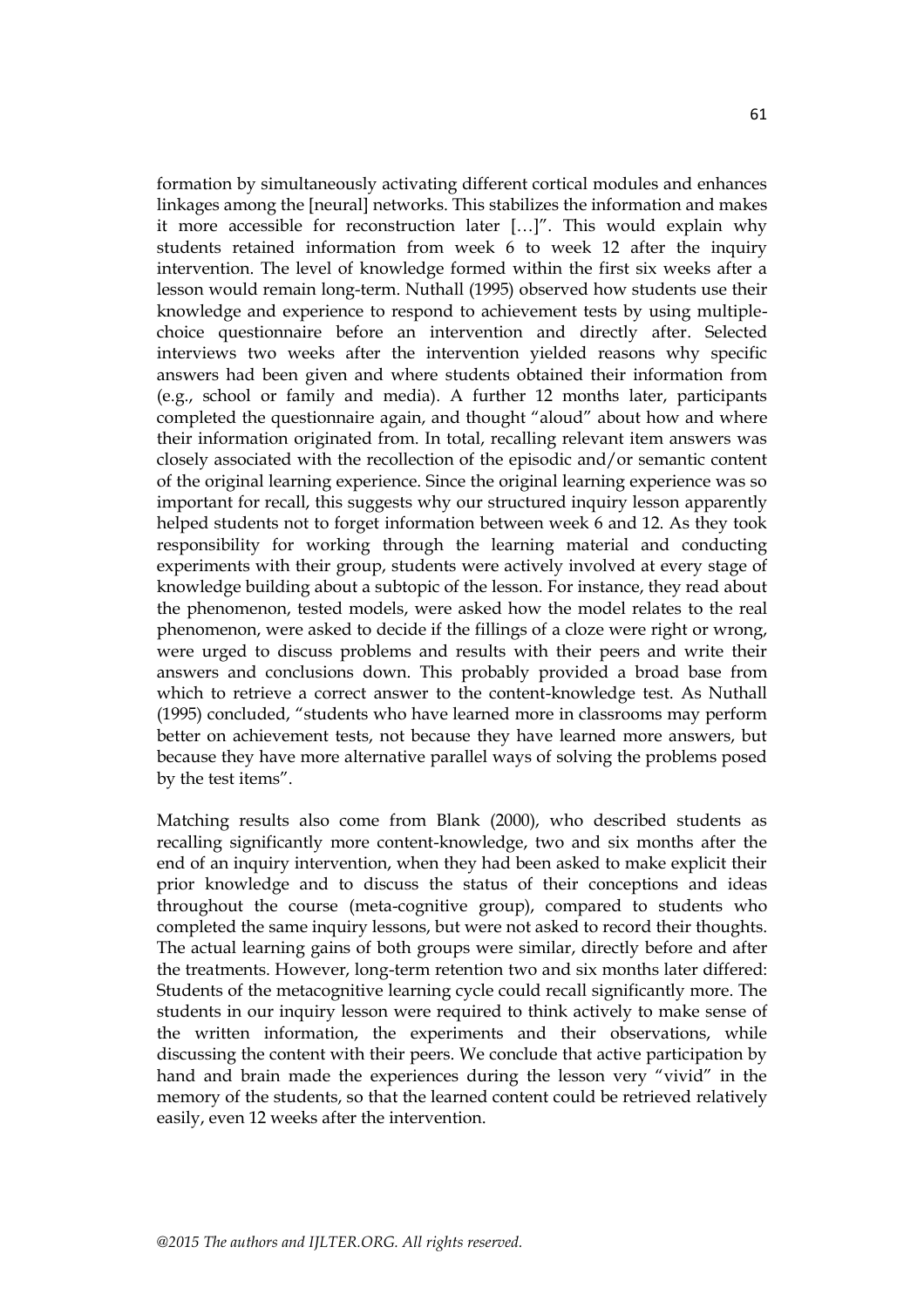Although our inquiry lesson lasted just for half a day, significant learning outcomes and long-term effects on content learning were achieved. Together with the study of Geier et al. (2008), that indicates that a higher frequency of inquiry units results in higher achievement, this should be a signal towards the more frequent use of well-organized inquiry lessons. The meta-analysis of Furtak et al. (2009), also found indications that an inquiry treatment of between five and seven weeks had a higher impact on students learning than those lasting up to one week, supporting the higher frequency.

#### *Inquiry can close the gender gap and is suitable for strong and weak students*

Although males scored significantly higher on pre-knowledge before the lesson, our inquiry lesson made this gender difference in content-knowledge disappear. Immediately after the lesson, the female's mean score no longer differed from the male's one, although both genders had significantly increased knowledge through the lesson. Even with lower pre-knowledge females were able to fully catch up.

Supporting results come from Geier et al. (2008), who found that participation in at least one inquiry course resulted in a reduction of the gender gap. African-American boys, who are reported as often being outperformed by girls in US urban schools, closed the gender gap by gaining relatively more from an inquiry unit. This is in line with our results. Therefore, our study adds to the body of research that shows that inquiry-learning can help to reduce the gender gap, especially by being relatively more helpful for the disadvantaged group of learners without ignoring the needs of the rest of the class.

Achievement gaps in science classes can probably explain a high percentage of the skewed decision between the genders for later career opportunities in science. We would therefore welcome more inquiry-based science lessons throughout a student's school life, to increase decisions for a career in science. Especially if a more equal distribution in science careers between genders is desired by policy makers and politics, structured inquiry-teaching could be the solution. Inquiry does not especially suitable for a certain gender, rather inquiry is suitable for all students, but it reduces the barriers for learning and retention. The student centered way of teaching inquiry, where students can work and learn in small groups, in their own pace, and with less competition gives room to students to not to be afraid of asking questions or discussing with peers by tasks that are engaging, foster curiosity and motivation. These are circumstances especially beneficial for students that otherwise may not even want try to investigate the learning content, because they feel not capable or are afraid of social pressure. These may be the reasons why the learning environment of inquiry based teaching seems to be especially fruitful for thitherto disadvantaged students.

## *4. Pre-knowledge is not crucial for achievement*

Females not only caught up directly after the intervention, but their later scores did also not differ from the boys' in week 6 and 12. Thus, although girls needed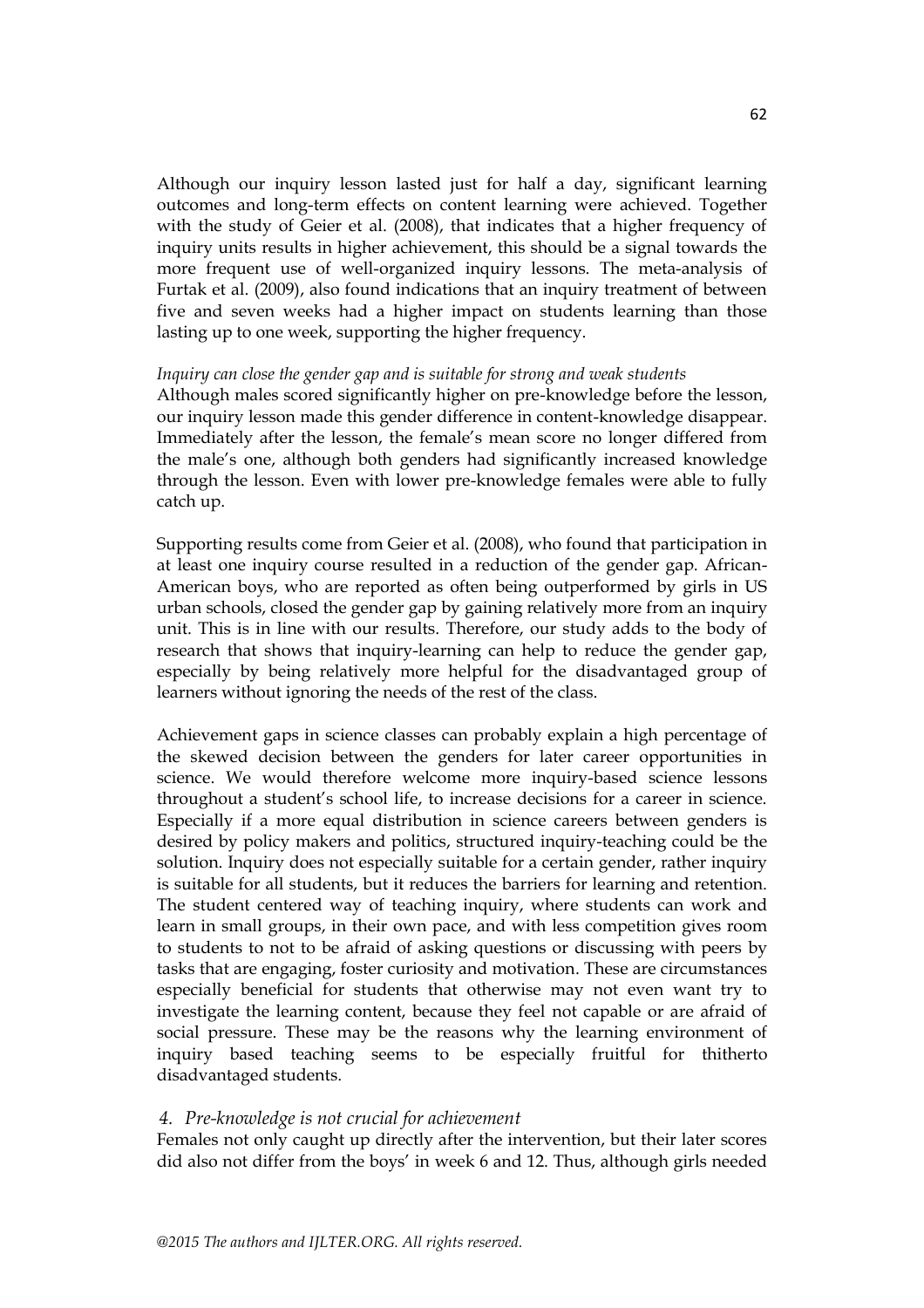to learn more new facts, they were able to remember these new facts for at least 12 weeks. As they did not forget more than the boys, this indicates that they were capable of remembering more facts in total (T0-T3. As a conclusion, girls were able to gain more from our inquiry lesson which brought both gender to the very same level of content-knowledge without disadvantaging either. This result precludes pre-knowledge as a limiting factor for learning by inquiry and demonstrates that this teaching method can be an especially positive way of learning when the class consists of strong or weak students. Therefore, we can confirm Johnson and Lawson (1998), who found that prior knowledge did not account for a significant amount of variance in final science exams of college students, regardless whether taught with [open] inquiry or expository methods.

# **Conclusion**

Our study showed the hypothesized positive effects of inquiry-based science teaching, leading to a better learning outcome and showing its suitability for both genders, but especially supporting female learning needs (Rocard et al 2007). Our inquiry-based lesson was shown suitable for students with both high and low pre-knowledge. Additionally, it also seems equally suitable for both genders, as both ended up with a similar learning outcome despite significant differences in pre-knowledge. In summary, this inquiry lesson led to a wellinformed class, despite individual differences between participants. It also led to a class that evidently has successfully organized long-term retention, as they are capable of recalling information and have understood principles needed to answer content knowledge questions. With regard to what students go to school for, and why teachers are actually teaching, an at least 3-month recall ability seems to be a very strong argument in favor of structured inquiry.

This long-term retention was formed using a structured inquiry approach, and we agree with Mayer (2004), who states, "Activity may help promote meaningful learning, but instead of behavioral activity per se (e.g., hands-on activity, discussion, and free exploration), the kind of activity that really promotes meaningful learning is cognitive activity (e.g., selecting, organizing, and integrating knowledge). […] the most genuine approach to constructivist learning is learning by thinking. Methods that rely on doing or discussing should be judged not on how much doing or discussing is involved but rather on the degree to which they promote appropriate cognitive processing. Guidance, structure, and focused goals should not be ignored".

To achieve long-lasting knowledge students need to be given demanding learning goals. It is quite an effort to create learning environments that are more than a lecture talk and more than discovery learning. Students need directions and the possibility to think for themselves. This needs time, but it seems that the actual value of doing and understanding something oneself is that these facts can be remembered better (Nuthall, 1995; Blank, 2000). A very important point when students are engaged in active understanding is that a teacher has confidence in his students. If a student asks how a certain word is spelled correctly, the teacher should not divulge the answer, but teach the student to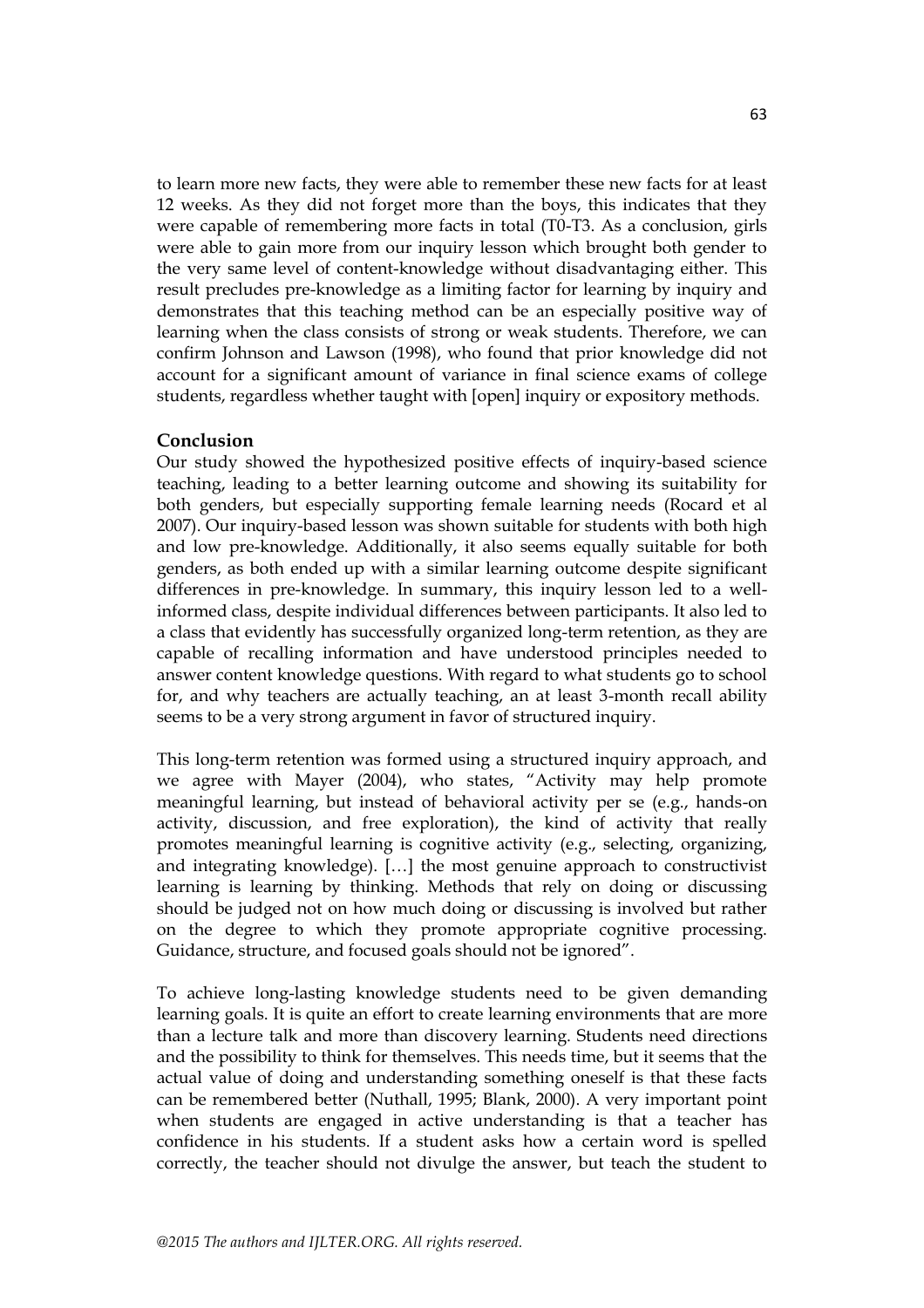look it up in the dictionary. The student will not only learn and remember how the word is written, but he will learn additionally how to solve similar questions. Essentially this is what structured or guided inquiry is about. It's about teaching content through the understanding of mechanisms that can be applied in general, and it teaches students to take responsibility for their learning. Staying with the example of the dictionary, in a modern classroom, walking to the shelf to look up a word must not be classified as disturbing the lesson, but as taking advantage of the learned mechanism.

With the background of this and other studies that show that learning with structured or guided inquiry is beneficial, there is a demand for change in classrooms and schools. To be able to teach by inquiry-learning, teachers need to be given professional development on the difference between what is "too much" and "too little" guidance for their students. This is not only necessary for class management, but in the creation of learning tasks or worksheets with which the students can learn long-term. Divulging the answer too quickly and using "cookbook" labs will probably lead to the "couch potato"-effect (Lord, 1999) and students who learn by rote learning rather than by understanding. When lab time is to be applied of which students should do more than do the given steps of an experiments and copy the meaning of the results in their documents, time is needed. Therefore there is a need to extend the time in which students are confronted with science subjects in school. Science should be taught in e.g., two consecutive hours instead of two single hours, and there should be time for "science days" or "research weeks".

It is probably necessary to reduce the gender gap long before university entry. Inquiry-learning seems to be a good tool to narrow or close this gender gap e.g., in middle school. Politics now need to emphasize the goals they proposed in the teaching standards in 2005 (KMK, 2005a, 2005b), and provide teachers and schools with matching support to increase their expertise e.g., in teaching activities similar to inquiry-learning (see "methodological knowledge"-goals).

Inquiry is not the only teaching method that can be used. It is clear that it cannot be used to the full, e.g., because of time constrictions. But teachers can use inquiry by focusing on certain aspects whenever they see the chance to take advantage of it. For example, the focus can be set on formulating hypothesis on the base of background information, planning experiments for a desired outcome, predicting outcomes of experiments, collecting data, structuring data, evaluating data, formulating explanations and results, comparing predictions to results, communicating results, or discussing results and interpretations. Teachers should also demand that their students be more pro-active when the circumstances allow for it – for example, when inquiry-based lessons are undertaken. Already a single event of a three hour inquiry lesson had a positive effect on the long-term retention of content knowledge in the study presented here. As other studies, like the one of Geier et al. (2008) and Stohr-Hunt (1996), the present study suggests a cumulative effect of the frequent use of inquiry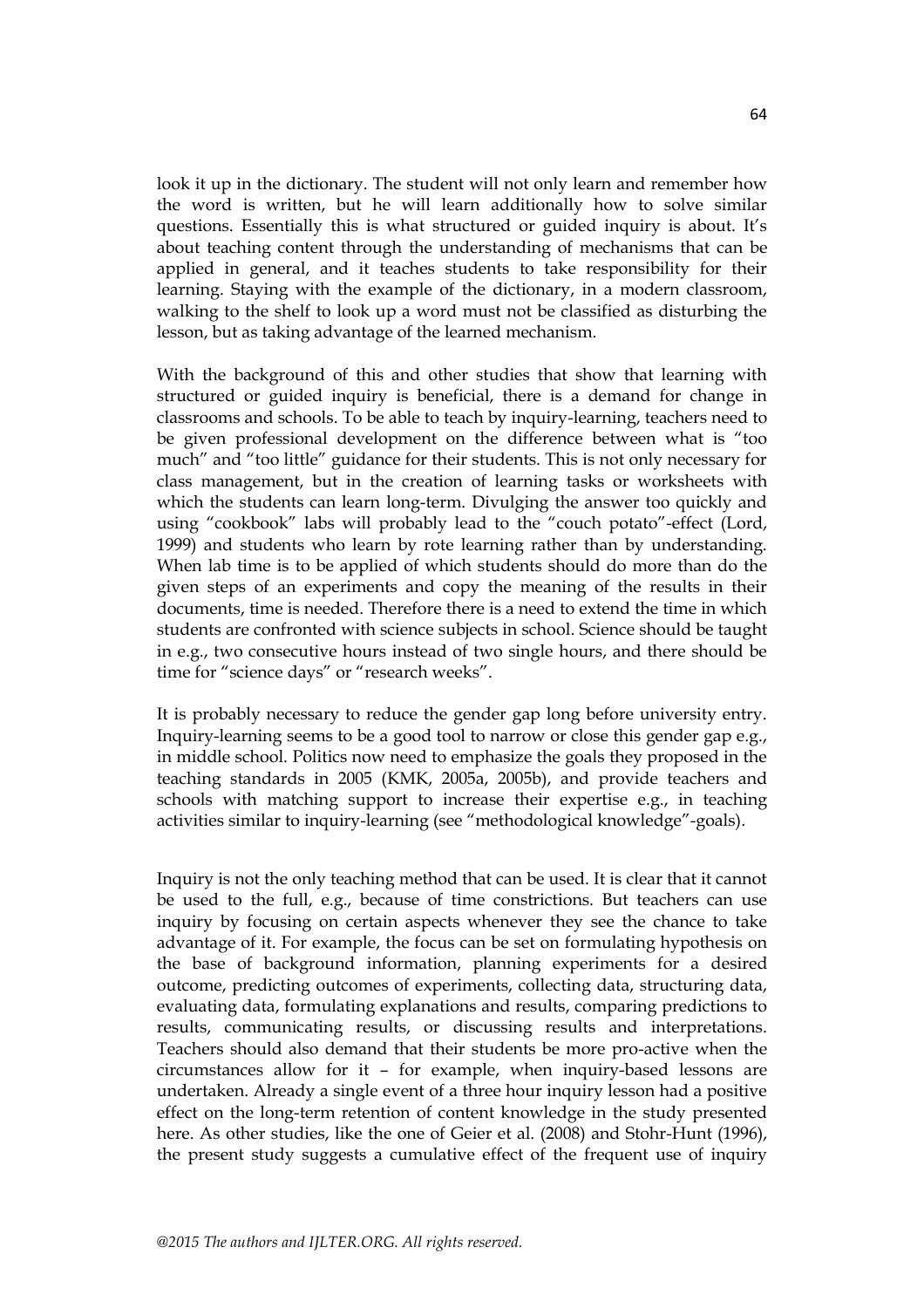during a student's school life. More frequent use of structured or guided inquiry in school will probably increase the benefits for students in science classes. It needs to be clear that students need not remember each single activity or experiment years after they have left school, but they need to remember how they can approach a certain type of problem, or how they can assess scientific debates in the media relevant to their lives.

## **Acknowledgments**

Our study was funded by the European Commission (PATHWAY, FP7- Science-in-Society-2010-1, THEME SiS-2010-2-2.1-1; 266624). Any opinions, findings, conclusions, or recommendations expressed in this material are those of the authors and do not necessarily reflect the views of the European Commission.

#### **References**

- Abrams, E., Southerland, S. A., & Evans, C. A. (2007). Inquiry in the classroom: Necessary components of a useful definition. In E. Abrams, S. A. Southerland, & P. Silva (Eds.), Inquiry in the science classroom: Realities and opportunities. Greenwich, CT: Information Age Publishing. Anderson, O. R. (1997). A neurocognitive perspective on current learning theory and science instructional strategies. *Science Education, 81*(1), 67-89.
- Blanchard, M. R., Southerland, S. A., Osborne, J. W., Sampson, V. D., Annetta, L. A., & Granger, E. M. (2010). Is inquiry possible in light of accountability?: A quantitative comparison of the relative effectiveness of guided inquiry and verification laboratory instruction. *Science Education, 94*(4), 577-616
- Blank, L. M. (2000). A metacognitive learning cycle: A better warranty for student understanding? *Science Education, 84*(4), 486-506.
- Bogner, F. X. (1998). The influence of short-term outdoor ecology education on long-term variables of environmental perspective. *The Journal of Environmental Education, 29*(4), 17-29.
- Bransford, J. , Brown, A., and Cocking, R., eds. 2000. *How people learn: Brain, mind, experience, and school.* Washington, DC: National Academy Press.
- Bybee, R. (2002) Scientific inquiry, student learning and the science curriculum. In R. Bybee (Ed), *Learning science and the science of learning*.(pp. 25-35) NSTA Press, Arlington, VA.
- Cakir, M. (2008). Constructivist Approaches to Learning in Science and Their Implications for Science Pedagogy: A Literature Review. *International journal of environmental and science education, 3*(4), 193-206.
- Colburn, A. (2000). An inquiry primer. *Science Scope, 23*(6), 42-44.
- Dean Jr, D., & Kuhn, D. (2007). Direct instruction vs. discovery: The long view. *Science Education, 91*(3), 384-397.
- Furtak, E., Seidel, T., Iverson, H., & Briggs, D. (2009*). Recent experimental studies of inquiry-based teaching: A meta-analysis and review.* European Association for Research on Learning and Instruction. Amsterdam, Netherlands.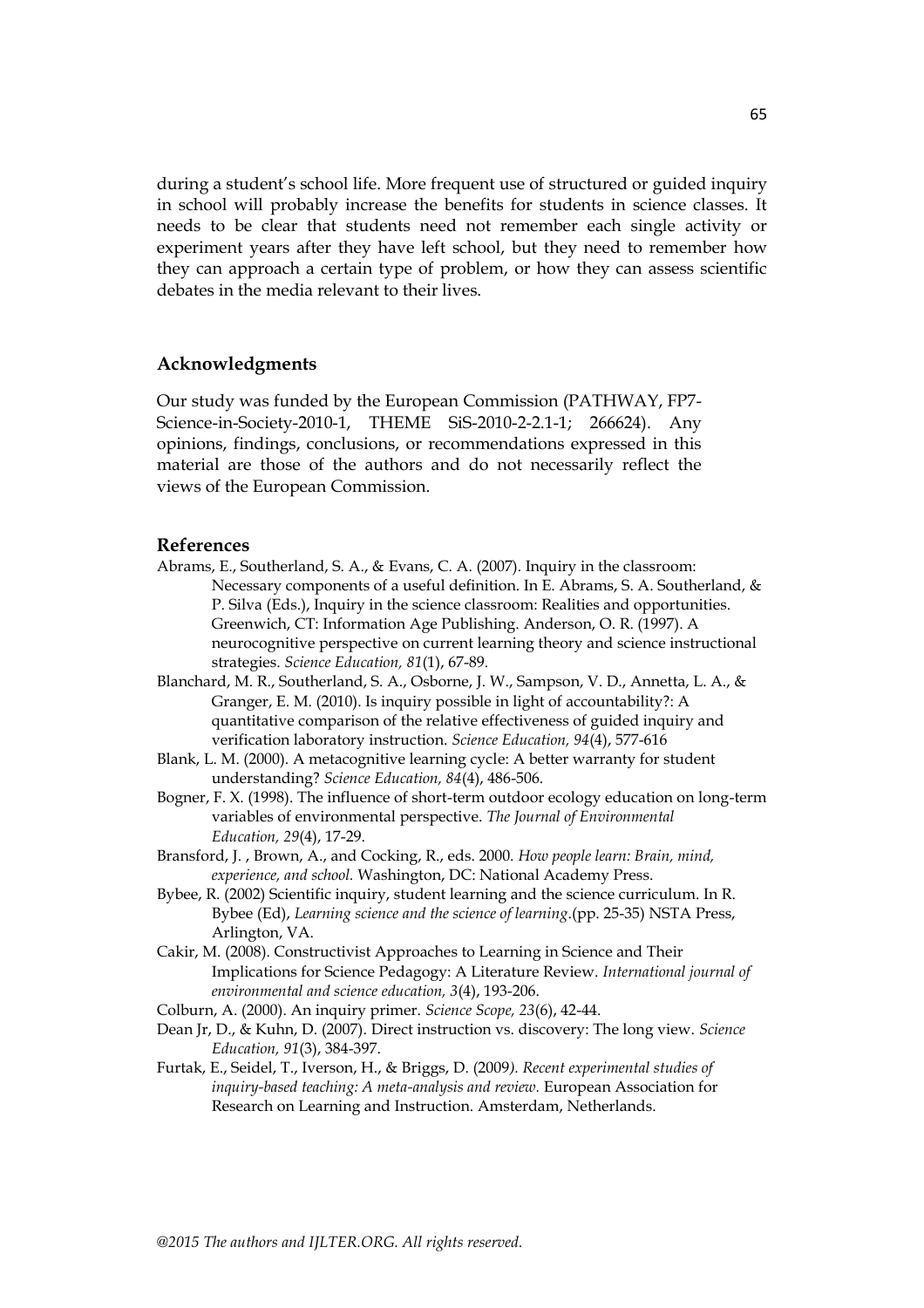Geier, CS., Bogner, FX. (2010). Student-centred anti-smoking education: Comparing a classroom-based versus an out-of-school setting., *Learning Environments Research*, 13(2), 147-157.

- Geier, R., Blumenfeld, P. C., Marx, R. W., Krajcik, J. S., Fishman, B., Soloway, E., & Clay‐ Chambers, J. (2008). Standardized test outcomes for students engaged in inquiry‐based science curricula in the context of urban reform. *Journal of Research in Science Teaching*, 45(8), 922-939.
- Heyne, T., & Bogner, FX. (2013). Drug Prevention by Increasing Self-Esteem: Influence of Teaching Approaches and Gender on Different Consumption Groups. *World Journal of Education, 3*(1), 1-12.
- Hodson, D. (2014). Learning Science, Learning about Science, Doing Science: Different goals demand different learning methods. *International Journal of Science Education, 36(*15), 2534-2553.
- Jiang, F. & McComas W.F. (2015). The Effects of Inquiry Teaching on Student Science Achievement and Attitudes: Evidence from Propensity Score Analysis of PISA Data. *International Journal of Science Education, 37*(3), 554-576.
- Johnson, M. A., & Lawson, A. E. (1998). What are the relative effects of reasoning ability and prior knowledge on biology achievement in expository and inquiry classes? *Journal of research in science teaching, 35*(1), 89-103.
- Keeves, J. P. (1998). Methods and processes in research in science. In: B. J. Fraser & K. G. Tobin (Eds.), *International Handbook of Science Education, Part Two* (pp. 1127- 1153). Dordrecht, Netherlands: Kluwer Academish Publishers.
- Lederman, N. G., Antink, A., & Bartos, S. (2014). Nature of science, scientific inquiry, and socio-scientific issues arising from genetics: A pathway to developing a scientifically literate citizenry. *Science & Education, 23*(2), 285-302.
- Linn, M. C, Davis, E. A. and Bell, P. (Eds), (2004). *Internet environments for science education* (p.XVi). Routledge, London: Lawrence Erlbaum Associates.
- Lord, T., &Orkwiszewski, T. (2006). Moving from didactic to inquiry-based instruction in a science laboratory. *The American Biology Teacher, 68*(6), 342-345.
- Lord, T.R. (1999). Are we Cultivating 'Couch Potapoes' in Our College Science Lectures? *Journal of college science teaching, 29* (1); 59-62.
- Lynch, S., Kuipers, J., Pyke, C., &Szesze, M. (2005). Examining the effects of a highly rated science curriculum unit on diverse students: Results from a planning grant. *Journal of Research in Science Teaching, 42*(8), 912-946.
- Marx, R. W., Blumenfeld, P. C., Krajcik, J. S., Fishman, B., Soloway, E., Geier, R., & Tal, R. T. (2004). Inquiry‐based science in the middle grades: Assessment of learning in urban systemic reform. *Journal of Research in Science Teaching, 41*(10), 1063- 1080.
- Mayer, R. E. (2004). Should there be a three-strikes rule against pure discovery learning? *American Psychologist, 59*(1), 14.
- Mertens, D. M. (2010). *Research methods in education and psychology. Integrating diversity with quantitative and qualitative approaches*. Thousand Oaks, Calif: Sage.
- Minner, D. D., Levy, A. J., & Century, J. (2010). Inquiry-based science instruction what is it and does it matter? Results from a research synthesis years 1984 to 2002. *Journal of Research in Science Teaching, 47*(4), 474-496.
- Novak, J. D. (1988). Learning science and the science of learning. *Studies in Science Education, 15*(1), 77 – 101.
- Nuthall, G., &Alton-Lee, A. (1995). Assessing classroom learning: How students use their knowledge and experience to answer classroom achievement test questions in science and social studies. *American Educational Research Journal, 32*(1), 185- 223.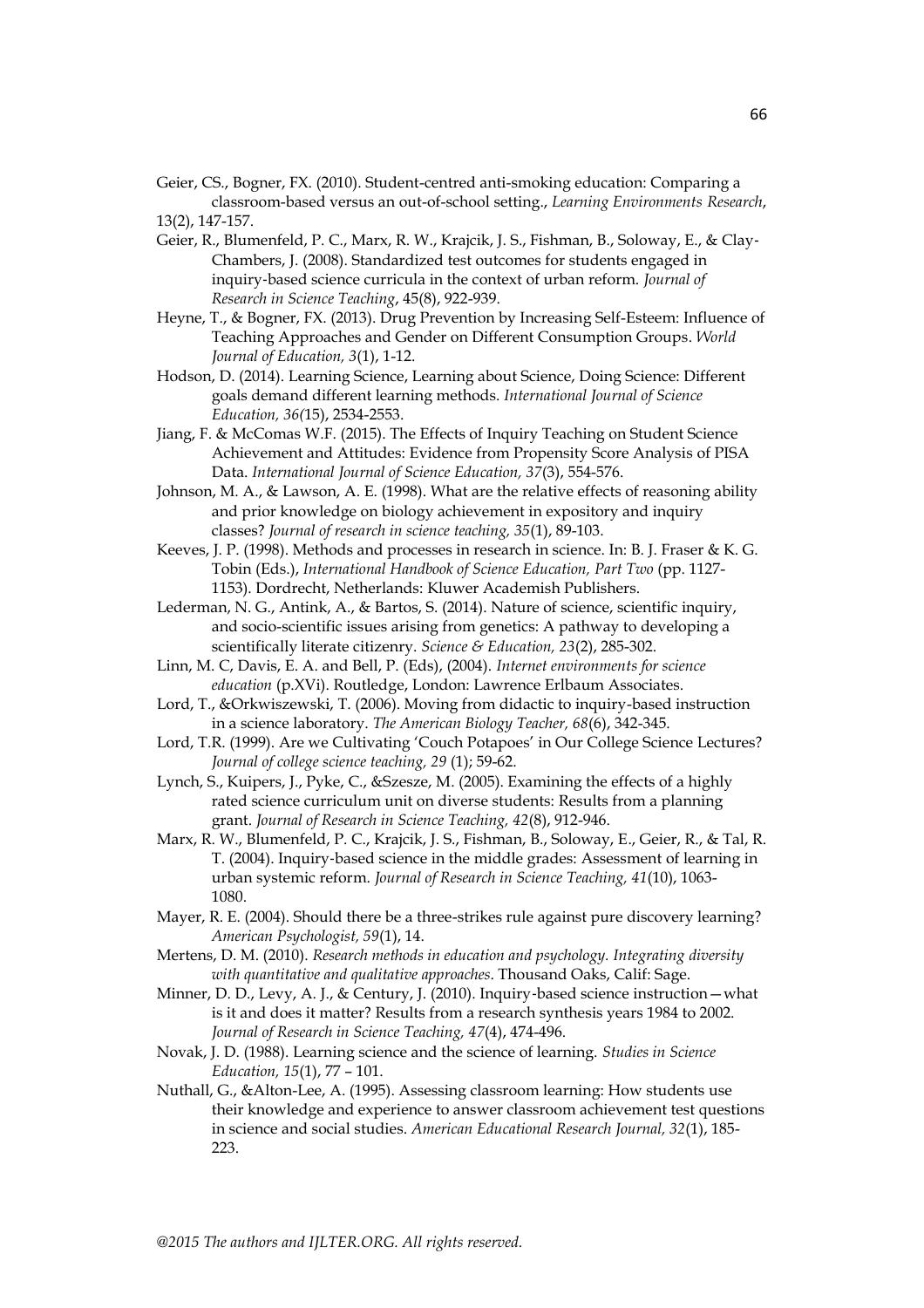- Osborne, J., & Dillon, J. (2008). *Science education in Europe: Critical reflections*. London: The Nuffield Foundation.
- Quintana, C., Reiser, B. J., Davis, E. A., Krajcik, J., Fretz, E., Duncan, R. G., et al. (2004). A scaffolding design framework for software to support science inquiry. *Journal of the Learning Sciences, 13*, 337–386.
- Rocard M., Csermely P., Jorde D., Lenzen D., Walberg-Henriksson H. and Hemmo V., (2007) *Science Education Now: a renewed pedagogy for the future of Europe.* European Commission, ISBN - 978-92-79-05659-8
- KMK (Sekretariat der Ständigen Konferenz der Kultusminister der Länder in der Bundesrepublik Deutschland) (Ed.). (2005A). *Bildungsstandards im Fach Biologie für den Mittleren Schulabschluss* [Biologie education standards for middle school graduation]. Neuwied: Luchterhand.
- KMK (Sekretariat der Ständigen Konferenz der Kultusminister der Länder in der Bundesrepublik Deutschland) (Ed.). (2005B). *Bildungsstandards im Fach Physik für den Mittleren Schulabschluss* [Physics education standards for middle school graduation]. Neuwied: Luchterhand.
- Schwab, J. J. (1962). The teaching of science as enquiry. In J. J. Schwab & P. F. Brandwein, *The teaching of science*. Cambridge, MA: Harvard University Press.
- Staver, J. R., & Bay, M. (1987). Analysis of the project synthesis goal cluster orientation and inquiry emphasis of elementary science textbooks. *Journal of Research in Science Teaching, 24*, 629-643.
- Stohr‐Hunt, P. M. (1996). An analysis of frequency of hands‐on experience and science achievement.Journal of research in Science Teaching, 33(1), 101-109.
- Tamir, P. (1985). Content analysis focusing on inquiry. *Journal of Curriculum Studies*, 17(1), 87-94.
- Von Secker, C. E., &Lissitz, R. W. (1999).Estimating the impact of instructional practices on student achievement in science. *Journal of research in science teaching*, *36*(10), 1110-1126.
- Wilson, C. D., Taylor, J. A., Kowalski, S. M., & Carlson, J. (2010).The relative effects and equity of inquiry‐based and commonplace science teaching on students' knowledge, reasoning, and argumentation. *Journal of Research in Science Teaching, 47*(3), 276-301.
- Zöfel, P. (2002). *Statistik verstehen: ein Begleitbuch zur computergestützten Anwendung.* Pearson Deutschland GmbH.

# **Appendix**

Exemplary workbook material. Topic 1 "What is sound?", part a) "Sound creation & Movement". Extracted is the part on the movement of sound. The comments added to this excerpt intend to let the reader better understand how students where actively engaged in the learning activity. Remember that all student groups worked on their own. They were not told by the teacher what to next within the three hours and could not ask for a simple yes/no-reply if their conclusion was right or wrong as the teacher would ask them back why they would think so either way and let them explain to him, instead of providing information to them. Therefore, students needed to read their booklet with attention, as skipping paragraphs and guessing answers would leave them without feedback if they guessed right or wrong. If the teacher would from time to time ask a team about why they wrote down a certain answer and they could not explain why they decided so, he would recommend them to read the text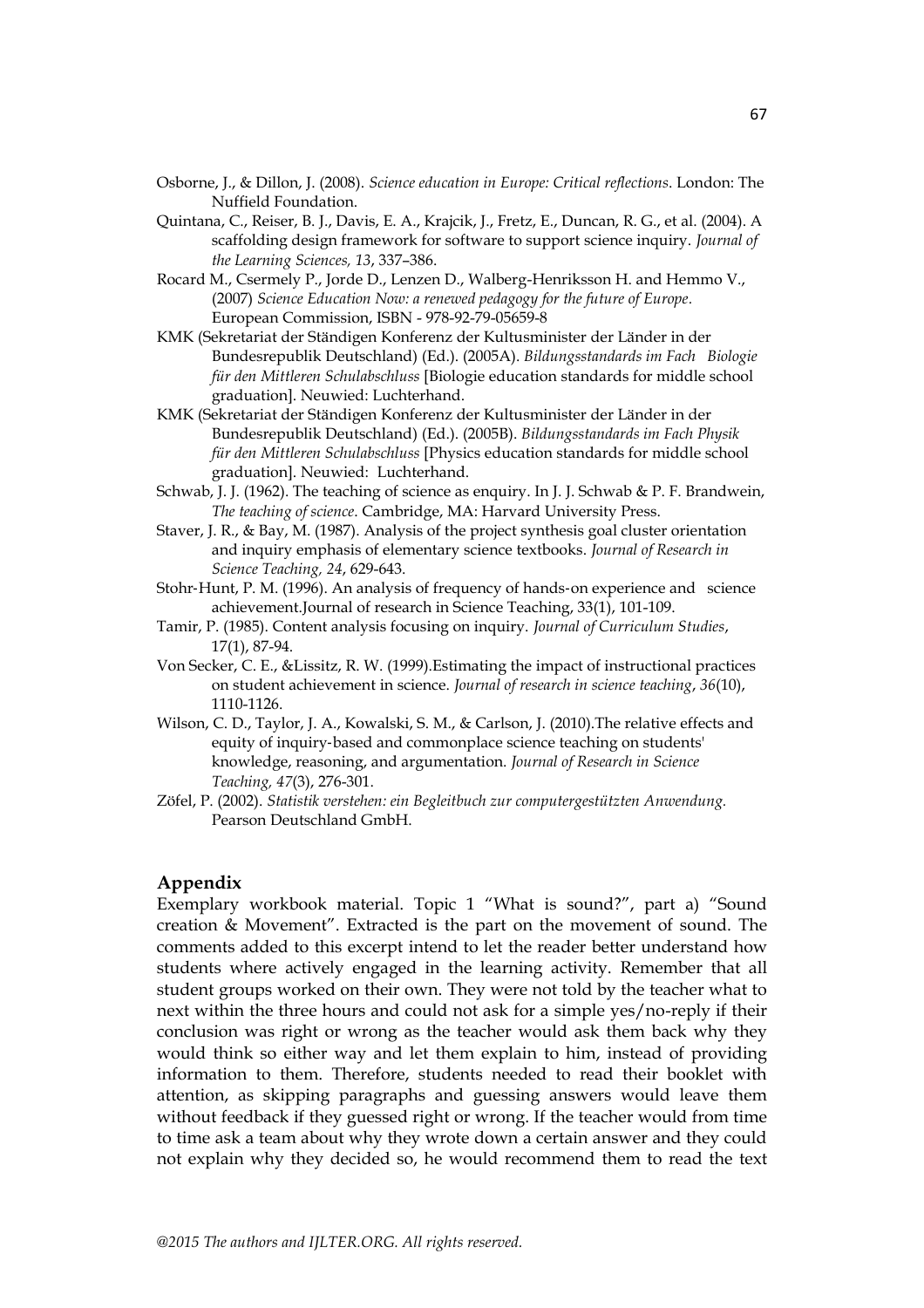again. Students darting to ask "is this the right answer?" to get through the material faster soon understood that if they would not know how to explain their answer they would not get a satisfying feedback but were asked to invest effort into the activity. Students mostly changed from asking for a right/wrongfeedback to asking if their way of understanding was correct or stopped asking the teacher for help but instead discussed within their team.

…

## **3. Do air molecules and sound travel the same distance?**

After the air particles at the sound source are set in vibration by the vibration of the sound source, the air particles next to them vibrate as well and these bring their neighbors to vibrate as well, and so forth. The sound is moving in a wave pattern through the air. Scientists call it sound wave.

Comment: Before students made assumptions on how the sound might be moving from the sound source by plugging a rubber band which was stretched over a small box. The short paragraph above summarizes the broad theory for sound movement through a sound wave.

## **Question:**

But how does the sound cross the broad distance from the sound source to your ear? We will compare the sound with something we already know to understand that.

Comment: Here students are introduced to a new and more explicit question about sound movement. Before introducing another experiment, students read about a phenomenon with similar function. The Mexican wave serves as a functional model of how a wave is moving, although the "particles" the wave consists of, do only oscillate around their starting position. Students sometimes have the misunderstanding that air particles travel all the way from the sound source to the recipient. Therefore students' focus is set to analyze what happens to a single air particle when a sound wave is created in the following experiment afterwards.

# **3.1 Comparison: The Mexican wave**

A sound wave behaves like a Mexican Wave: the wave moves forward and travels big distances while the air particles that move when the wave passes only move around their original position. People only move their arms to create the Mexican Wave, they do not go anywhere themselves.



*Photo not part of display*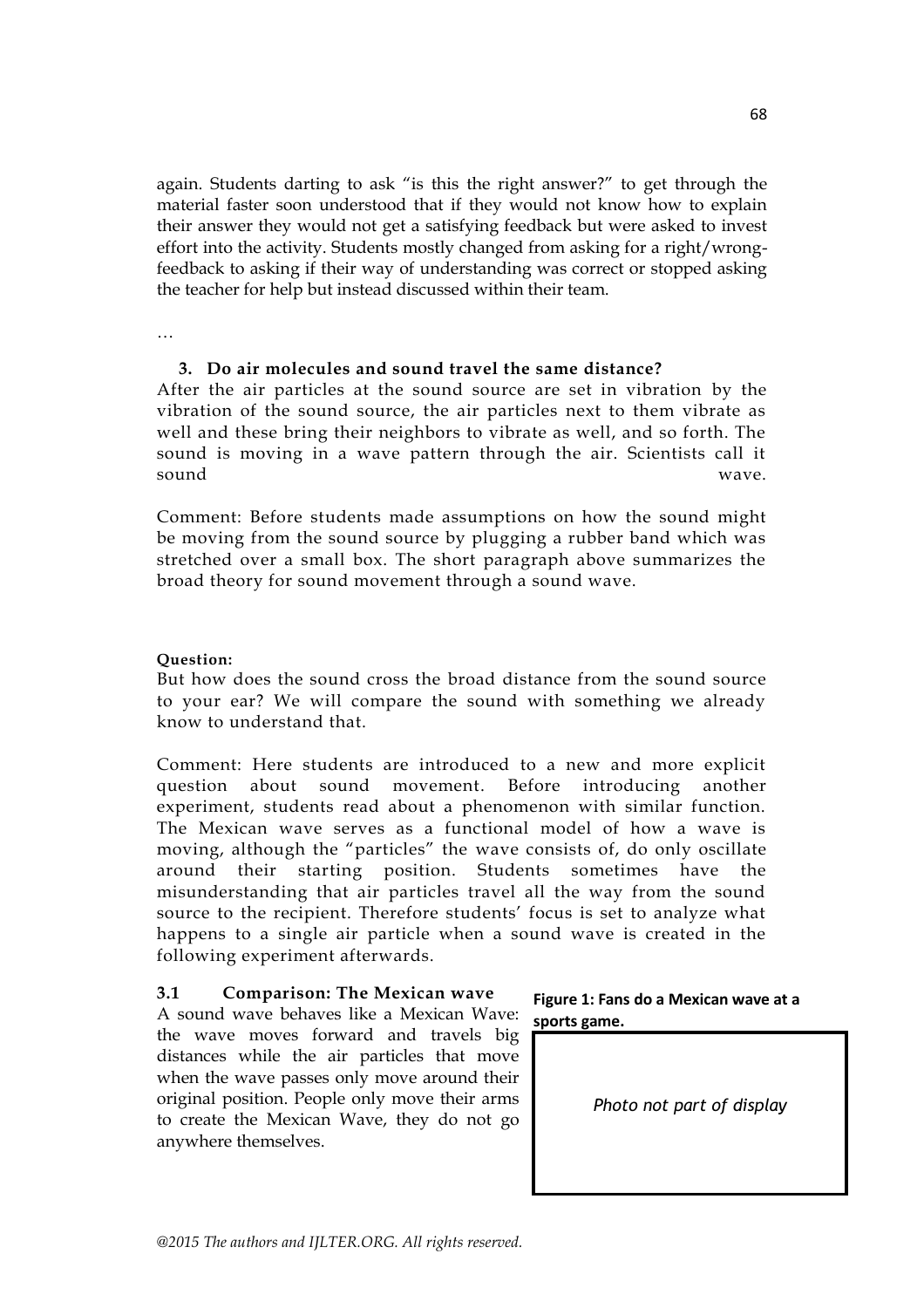# **3.2 Experiment 2: The spring**

Imagine the spring as the air between the sound source and your ear. Each ring of the spring is an air particle. One air particle was marked by us. The sound wave moves rythmically when there is a sound, and it stops when there is silence.

**Question: You still want to find out how the sound does travel from the sound source to your ear.**



## Excecution:

- Place the slinky with the marked air particle on the table.
- Stretch the slinky. Hold both ends of the slinky (sound source and sound receiver)
- Strongly push one end of the slinky rhythmically in the direction of the other hand, and pull it back to its starting point. Repeat the movement.

## **Observations:**

1. Does the marked part of the spring travel all the way from the sound source to the sound receiver side?

*\_\_\_\_\_\_\_\_\_\_\_\_\_\_\_\_\_\_\_\_\_\_\_\_\_\_\_\_\_\_\_\_\_\_\_\_\_\_\_\_\_\_\_\_\_\_\_\_\_\_\_\_\_\_\_ \_\_\_\_\_\_\_\_\_\_\_\_\_\_\_\_\_\_\_\_\_\_\_\_\_\_\_\_\_\_\_\_\_\_\_\_\_\_\_\_\_\_\_\_\_\_\_\_\_\_\_\_\_\_\_*

*2.* When you stop the movement, where is the marking positioned in the spring?

*\_\_\_\_\_\_\_\_\_\_\_\_\_\_\_\_\_\_\_\_\_\_\_\_\_\_\_\_\_\_\_\_\_\_\_\_\_\_\_\_\_\_\_\_\_\_\_\_\_\_\_\_\_\_\_ \_\_\_\_\_\_\_\_\_\_\_\_\_\_\_\_\_\_\_\_\_\_\_\_\_\_\_\_\_\_\_\_\_\_\_\_\_\_\_\_\_\_\_\_\_\_\_\_\_\_\_\_\_\_\_*

3. Each air particles in a sound wave behaves like the marked point in the slinky when a sound wave is moving across a room.

Is the following statement right or wrong? Give reasons! ―Each air particle of a sound wave moves through the whole room, from the sound source to your ear."

*\_\_\_\_\_\_\_\_\_\_\_\_\_\_\_\_\_\_\_\_\_\_\_\_\_\_\_\_\_\_\_\_\_\_\_\_\_\_\_\_\_\_\_\_\_\_\_\_\_\_\_\_\_\_\_ \_\_\_\_\_\_\_\_\_\_\_\_\_\_\_\_\_\_\_\_\_\_\_\_\_\_\_\_\_\_\_\_\_\_\_\_\_\_\_\_\_\_\_\_\_\_\_\_\_\_\_\_\_\_\_ \_\_\_\_\_\_\_\_\_\_\_\_\_\_\_\_\_\_\_\_\_\_\_\_\_\_\_\_\_\_\_\_\_\_\_\_\_\_\_\_\_\_\_\_\_\_\_\_\_\_\_\_\_\_\_*